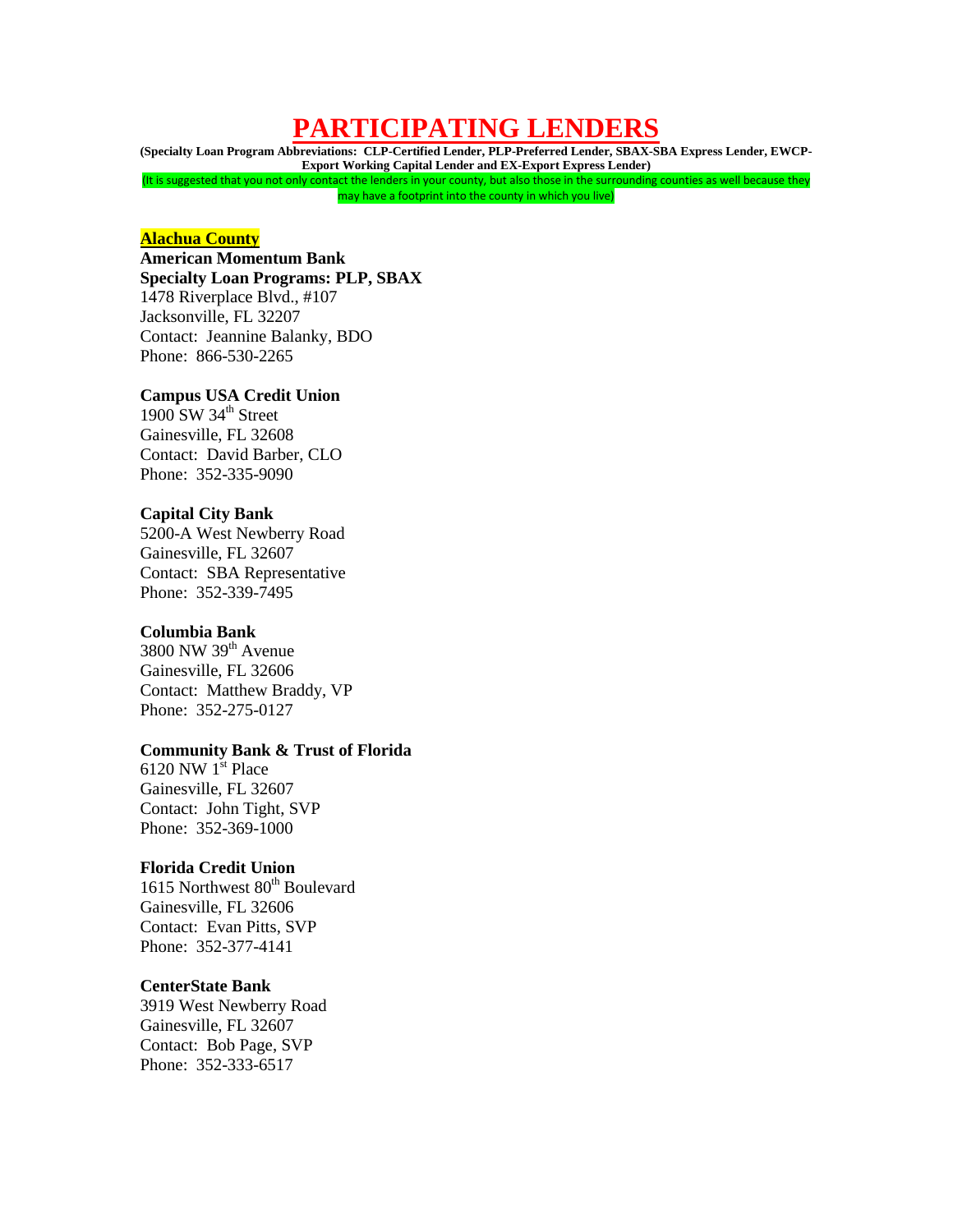### **Merchants & Southern Bank Specialty Loan Programs: SBAX**

3631 North Main Street Gainesville, FL 32609 Contact: SBA Representative

Phone: 352-264-7266

## **SunState Federal Credit Union**

405 Southeast 2nd Place Gainesville, FL 32602 Contact: SBA Representative Phone: 352-240-1420

### **Baker County**

**American Momentum Bank Specialty Loan Programs: PLP, SBAX** 1478 Riverplace Blvd., #107 Jacksonville, FL 32207 Contact: Jeannine Balanky, BDO Phone: 866-530-2265

# **Columbia Bank**

173 NW Hillsboro Street Lake City, FL 32055 Contact: Clarence Cannon, SVP Phone: 386-487-3126

# **First Atlantic Bank** (a division of National Bank of Commerce)

**Specialty Loan Programs: SBAX, EX** 1325 Hendricks Avenue Jacksonville, FL 32207 Contact: Karen Farah, VP Phone: 904-348-3100

# **Bay County**

**American Momentum Bank Specialty Loan Programs: PLP, SBAX** 1478 Riverplace Blvd., #107 Jacksonville, FL 32207 Contact: Jeannine Balanky, BDO Phone: 866-530-2265

**Ameris Bank Specialty Loan Programs: PLP, SBAX, EX** Panama City, FL 32413 Contact: Pat Stroud, VP Phone: 352-264-7256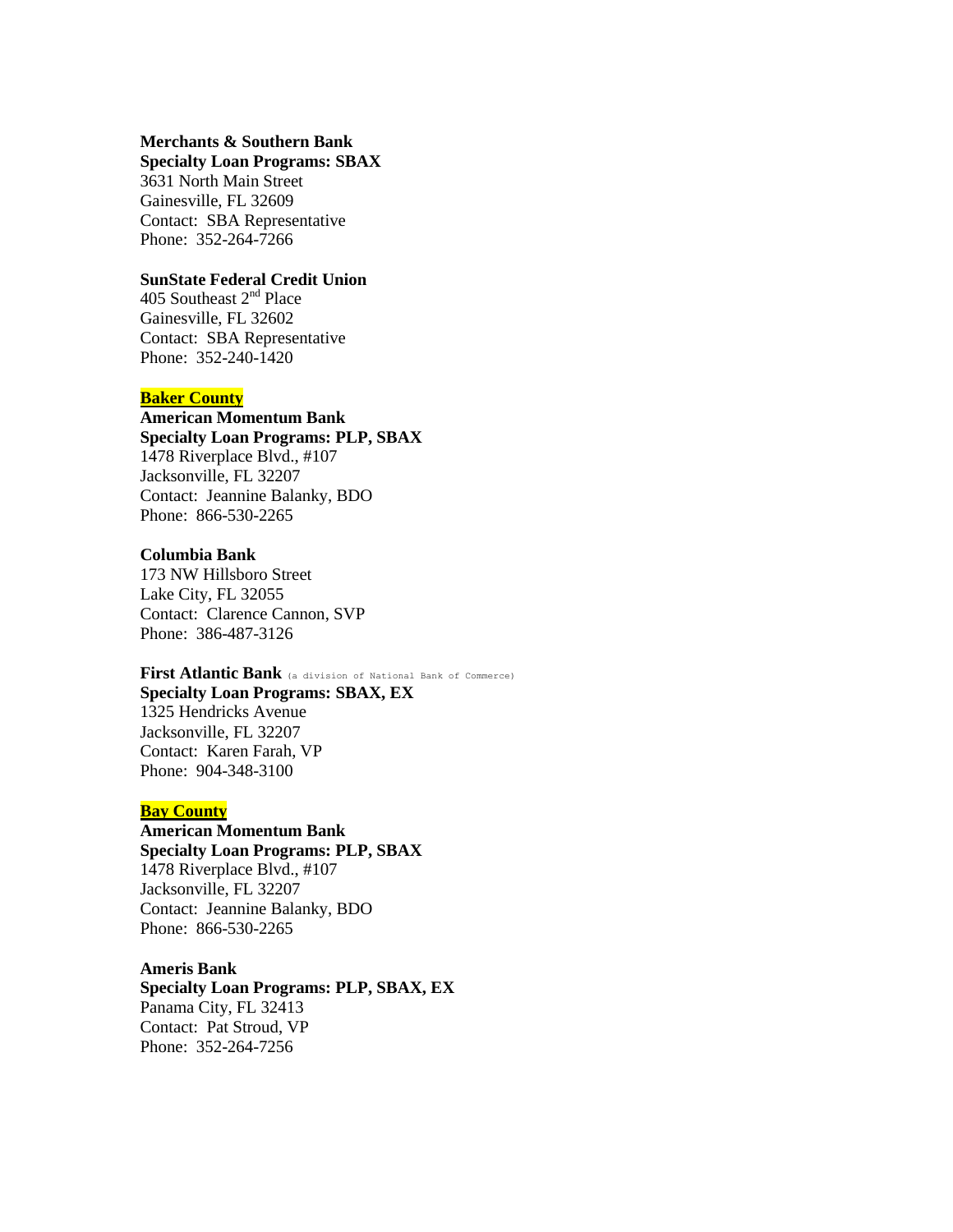### **BBVA Compass**

### **Specialty Loan Programs: PLP, SBAX** Panama City, FL 32413

Contact: Jami Bucy, VP Phone: 904-564-8749

# **Celtic Bank**

# **Specialty Loan Programs: PLP, SBAX, EWCP, EX**

14101 Panama City Beach Parkway, #300 Panama City Beach, FL 32413 Contact: SBA Representative Phone: 866-644-0042

### **Centennial Bank**

12141 Panama City Beach Parkway Panama City Beach, FL 32407 Contact: SBA Representative Phone: 850-873-4113

# **Customers Bank**

3871 Indian Trail, Unit G3 Destin, FL 32541 Contact: SBA Representative Phone: 850-276-0484

# **First National Bank of NW Florida**

101 East 23rd Street Panama City, FL 32405 Contact: Kim Johns, SVP Phone: 850-769-3207

### **Regions Bank**

### **Specialty Loan Programs: PLP, SBAX, EX**

Mail Code: FLJV102100 10245 Centurion Parkway, Suite 200 Jacksonville, FL 32256 Contact: SBA Representative Phone: 904-757-4269

# **Navy Federal Credit Union**

5550 Heritage Oaks Drive Pensacola, FL 32526 Contact: John McDaniel, BDO Phone: 850-912-0844

# **TC Federal Bank**

2915-501 Kerry Forest Parkway Tallahassee, FL 32209 Contact: Jessica Tryon, AVP Phone: 850-894-3001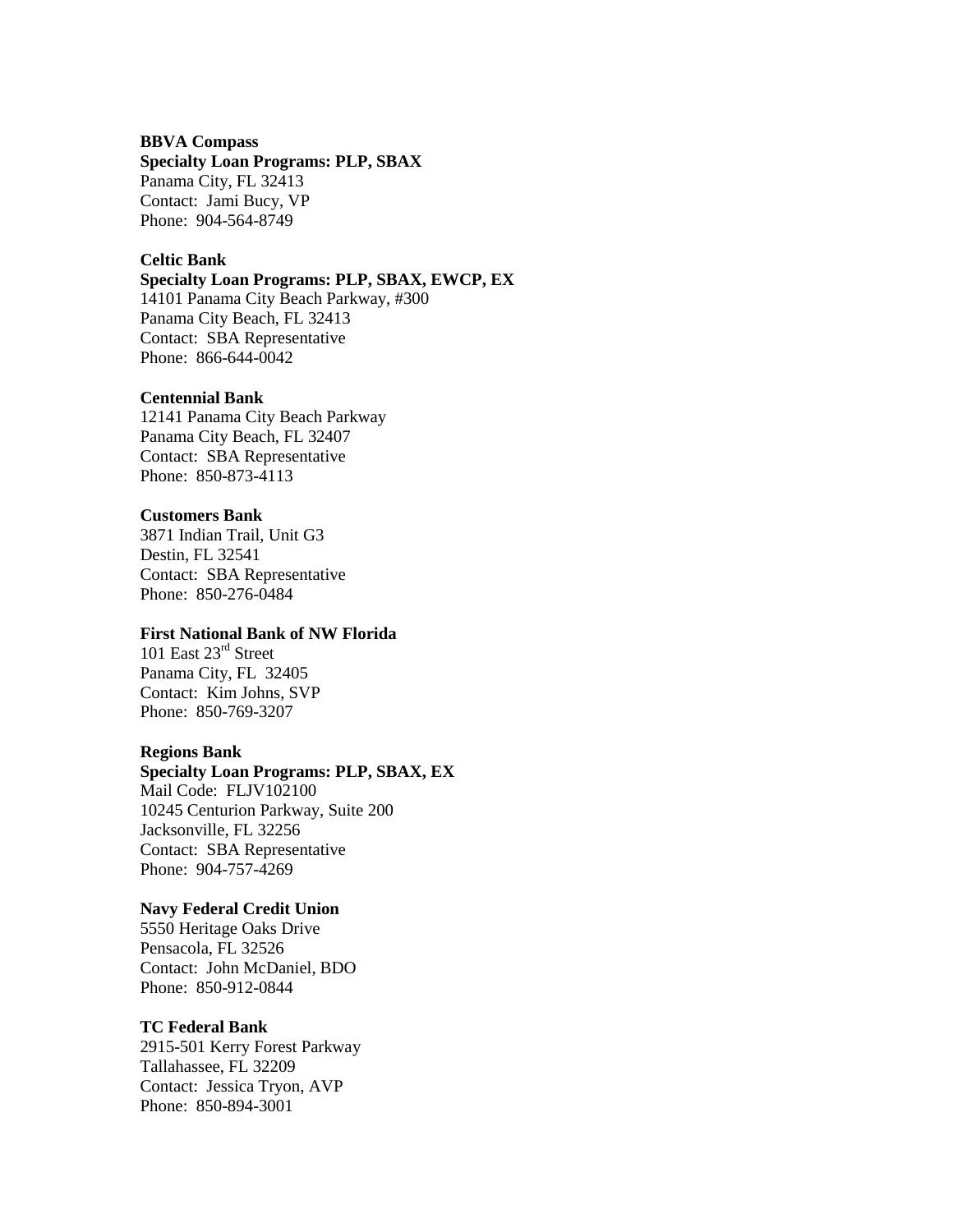#### **Summit Bank**

101 West 23rd Street Panama City, FL 32405 Contact: Jim Looker, EVP Phone: 850-785-3669

# **United Bank**

# **Specialty Loan Programs: SBAX**

5907 Berryhill Medical Park Drive Milton, FL 32570 Contact: SBA Representative Phone: 850-858-1201

# **Bradford County**

#### **Capital City Bank**

5200-A West Newberry Road Gainesville, FL 32607 Contact: Gregory Grisson, VP Phone: 352-339-7495

# **Community State Bank**

811 S. Walnut Street Starke, FL 32091 Contact: Jon Grebinger, VP Phone: 904-364-2875

### **Citrus County**

**First Green Bank Specialty Loan Programs: PLP, SBAX** 1118 S. Orange Avenue, Suite 101 Orlando, FL 32806 Contact: Javier Jorge, VP Phone: 754-216-0674

# **Clay County**

**Bank of America Specialty Loan Programs: PLP, SBAX, EWCP, EX** 29 Blanding Boulevard Orange Park, FL 32073 Contact: Eddie Rush, VP Phone: 904-728-7146

# **First Federal Bank of Florida**

**Specialty Loan Programs: CLP, PLP, SBAX, EX** 1891 South  $14<sup>th</sup>$  Street Fernandina Beach, FL 32035 Contact: Holly Edenfield, SBA Lender Phone: 904-321-2905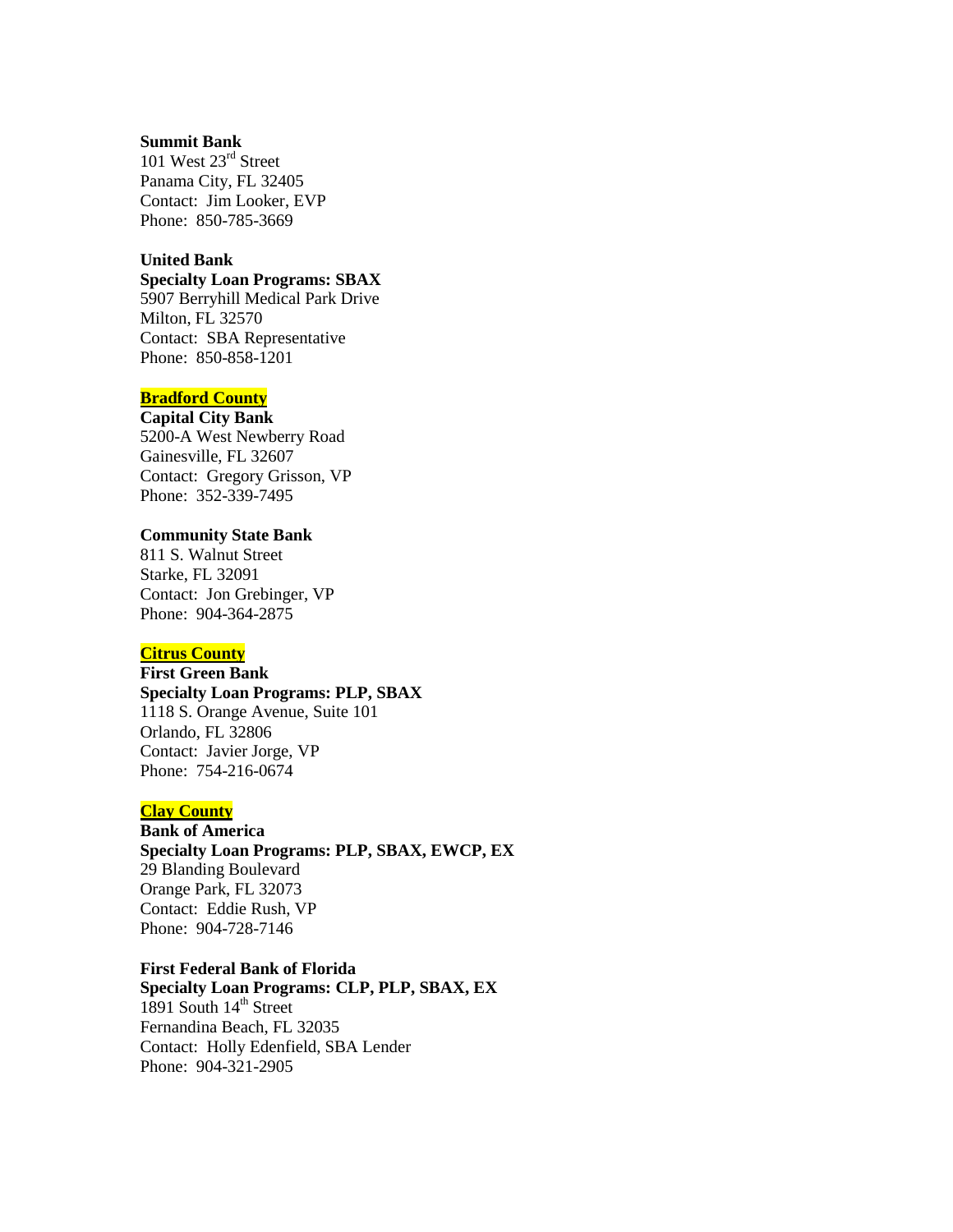#### **Capital City Bank**

5200-A West Newberry Road Gainesville, FL 32607 Contact: Gregory Grisson, VP Phone: 352-339-7495

### **Chase**

#### **Specialty Loan Programs: PLP, SBAX**

10151 Deerwood Park Blvd., Bldg. 400 Jacksonville, Florida 32256 Contact: Euclides Pagan, VP Phone: 407-236-5470

**First Atlantic Bank** (a division of National Bank of Commerce) **Specialty Loan Programs: SBAX, EX** 1325 Hendricks Avenue Jacksonville, FL 32207 Contact: Karen Farah, VP Phone: 904-348-3100

#### **Regions Bank**

**Specialty Loan Programs: PLP,SBAX, EX** 1461 Kingsley Avenue Orange Park, FL 32073 Contact: Jay, Conrad, SVP Phone: 904-213-7868

# **Columbia County**

**Columbia Bank** 514 SW SR 47 Lake City, FL 32025 Contact: Casey Norris Phone: 386-487-3146

# **First Federal Bank of Florida**

**Specialty Loan Programs: CLP, PLP** 4705 US Highway 90 West Lake City, FL 32055 Contact: Robert Turbeville, SVP Phone: 386-754-7146

### **Peoples State Bank**

350 SW Main Boulevard Lake City, FL 32025 Contact: Chris Dampier Phone: 386-754-0002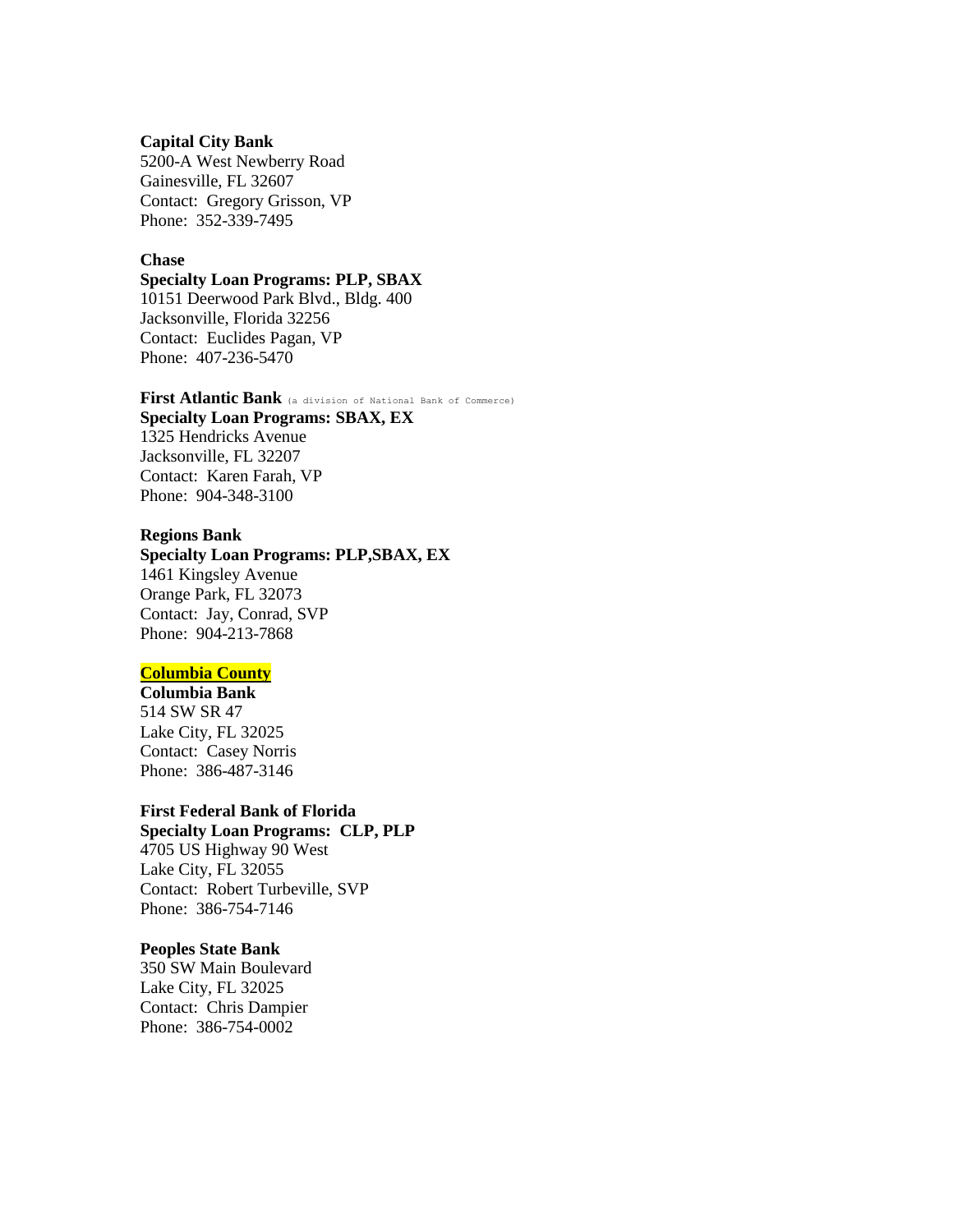# **Duval County**

# **American Momentum Bank**

**Specialty Loan Programs: PLP, SBAX** 1478 Riverplace Blvd., #107

Jacksonville, FL 32207 Contact: Jeannine Balanky, BDO Phone: 866-530-2265

### **Ameris Bank**

# **Specialty Loan Programs: PLP, SBAX, EX**

11100 San Jose Boulevard Jacksonville, FL 32223 Contact: SBA Representative Phone: 904-262-1000

### **Atlantic Coast Bank**

4655 Salisbury Road, Suite 110 Jacksonville, FL 32256 Contact: SBA Representative Phone: 904-998-5500

# **BB & T**

# **Specialty Loan Programs: PLP, SBAX**

200 W. Forsyth Street Jacksonville, FL 32202 Contact: Iris Jones, VP Phone: 904-361-5391

# **BBVA Compass**

**Specialty Loan Programs: PLP, SBAX** 10060 Skinner Lake Drive Jacksonville, FL 32246 Contact: Jami Bucy, VP Phone: 904-564-8749

# **Bank of America**

**Specialty Loan Programs: PLP, SBAX, EWCP, EX** 29 Blanding Boulevard Orange Park, FL 32073 Contact: Eddie Rush, VP Phone: 904-271-1648

# **Bank OZK**

10970 San Jose Boulevard Jacksonville, FL 32256 Contact: Melissa Salamanca, VP Phone: 727-865-4043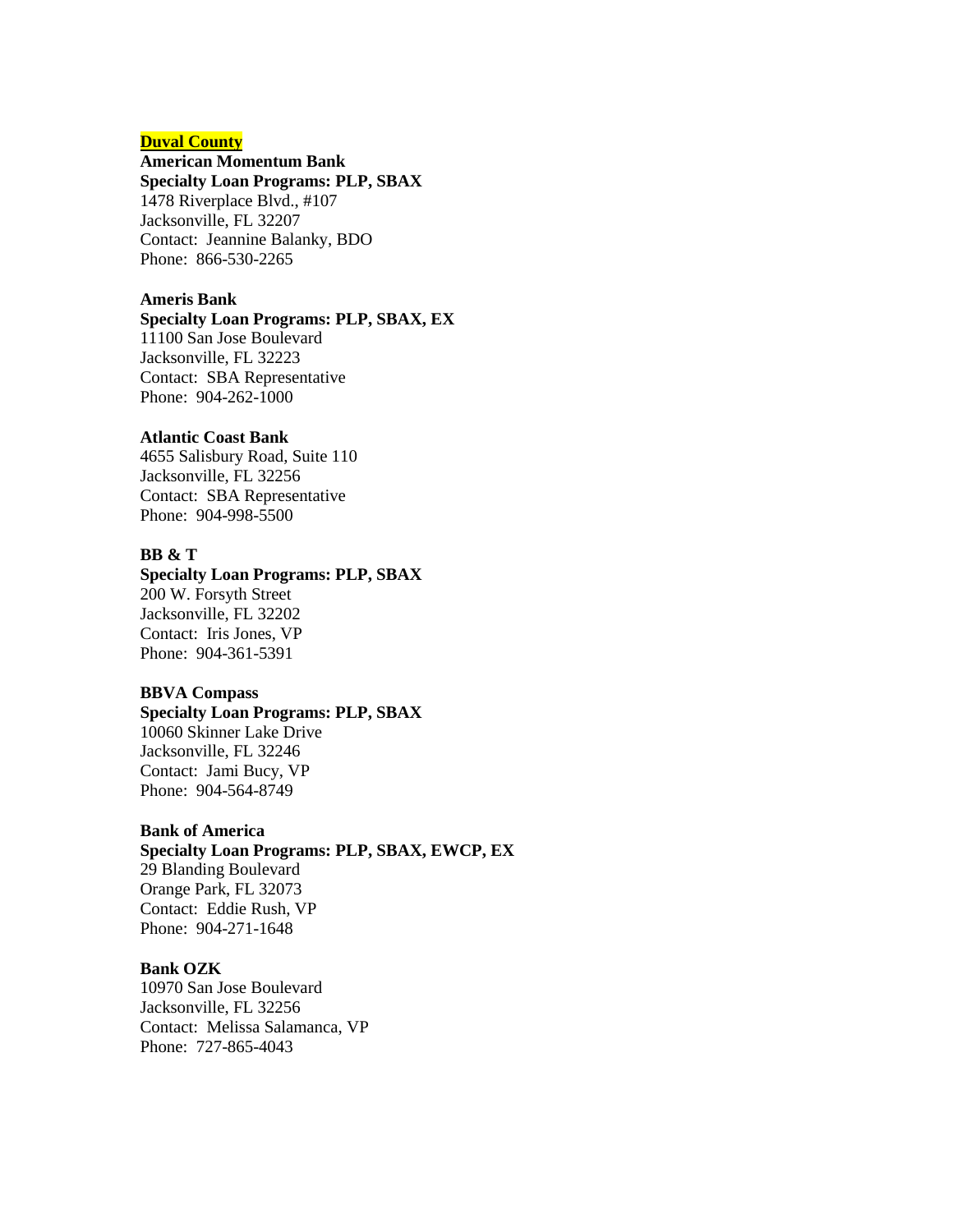#### **First Federal Bank of Florida**

**Specialty Loan Programs: CLP, PLP, SBAX, EX** 1891 South  $14<sup>th</sup>$  Street Fernandina Beach, FL 32035 Contact: Holly Edenfield, SBA Lender Phone: 904-321-2905

### **Chase**

#### **Specialty Loan Programs: PLP, SBAX**

10151 Deerwood Park Blvd., Bldg. 400 Jacksonville, Florida 32256 Contact: Lisa Crowley, BDO Phone: 904-513-5636

### **Fidelity Bank**

### **Specialty Loan Programs: PLP, SBAX, EWCP, EX** 4320 Deerwood Lake Parkway, Suite 101-457

Jacksonville, FL 32216 Contact: Ed Randall, BDO Phone: 904-239-7534

# **Fifth Third Bank**

# **Specialty Loan Programs: PLP, SBAX**

9716 San Jose Boulevard Jacksonville, FL 32257 Contact: Denise Horton, VP Phone: 904-486-1942

# **First Atlantic Bank** (a division of National Bank of Commerce)

**Specialty Loan Programs: SBAX, EX** 1325 Hendricks Avenue Jacksonville, FL 32207 Contact: Karen Farah, VP Phone: 904-348-3100

# **First Citizens Bank**

13860 Old St. Augustine Road Jacksonville, Florida 32258 Contact: Tim Abbott, VP Phone: 904-394-2289

### **Florida Capital Bank**

**Specialty Loan Programs: PLP** 10151 Deerwood Park Blvd., Bdg.100, Suite 200A Jacksonville, FL 32256 Contact: SBA Representative Phone: 904- 245-7094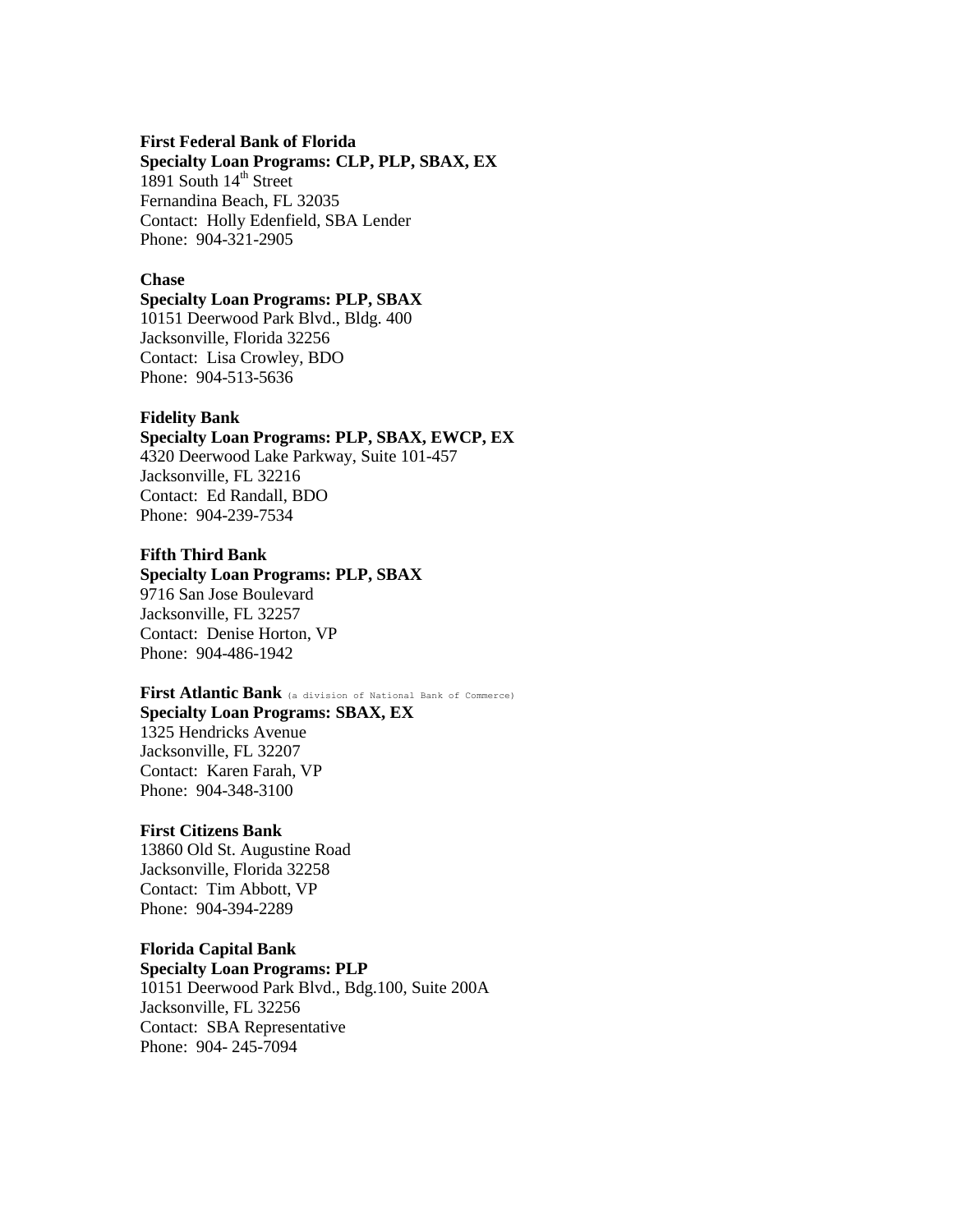# **Harvest Small Business Finance Specialty Loan Programs: PLP**

3948 3rd Street South, #216 Jacksonville Beach, FL 32250 Contact: Bob Bonenberger, SVP Phone: 904-535-7288

# **Iberia Bank**

### **Specialty Loan Programs: PLP** 135 West Bay Street

Jacksonville, FL 32202 Contact: Abel Harding, EVP Phone: 904-996-6879

### **Navy Federal Credit Union**

# **Specialty Loan Programs: SBAX** 8102 Blanding Boulevard Jacksonville, FL 32244 Contact: Susan Miller, BDO Phone: 904-778-2229

# **121 Credit Union**

# **Specialty Loan Programs: SBAX**

9700 Touchton Road Jacksonville, FL 32256 Contact: Tillery Durbin Phone: 904-723-6300

# **SunTrust Bank**

# **Specialty Loan Programs: PLP, SBAX, EWCP, EX** 76 South Laura Street Jacksonville, FL 32202 Contact: Chris Bouton Phone: 904-263-2805

# **Synovus Bank**

**Specialty Loan Programs: PLP, SBAX, EWCP, EX** 961 Lane Avenue South Jacksonville, FL 32205 Contact: R. Patrick Heatherington, Br. Manager Phone: 904-641-5605

# **TD Bank**

**Specialty Loan Programs: PLP, SBAX, EX** 9715 Gate Parkway North Jacksonville, FL 32246 Contact: Melissa Yorko, VP Phone: 904-807-9038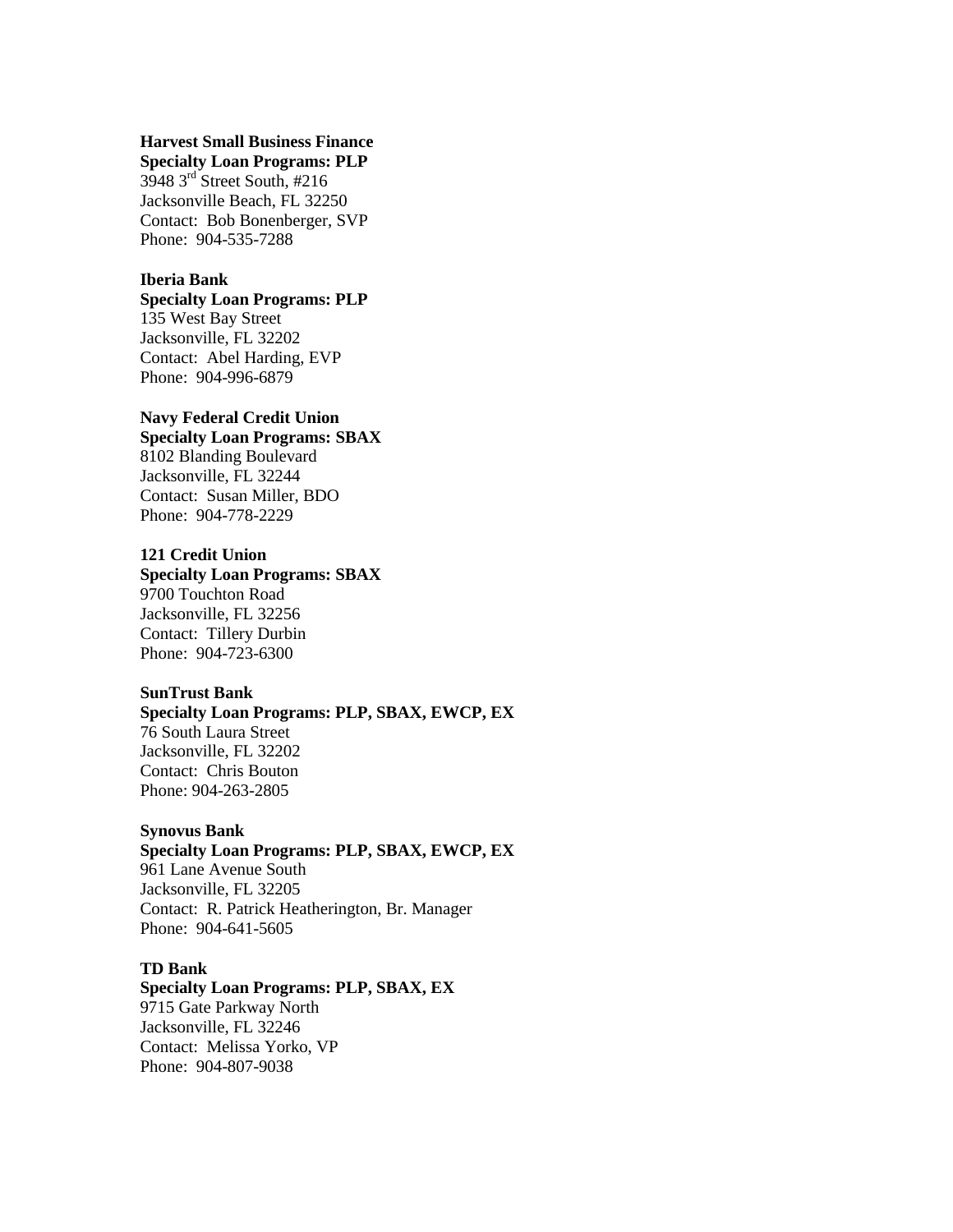#### **Wells Fargo**

# **Specialty Loan Programs: PLP, SBAX, EX**

1 Independent Drive,  $9<sup>th</sup>$  Floor Jacksonville, FL 32202 Contact: SBA Representative Phone: 904-240-3119

### **Yadkin Bank**

# **Specialty Loan Programs: PLP, SBAX, EX**

4320 Deerwood Lake Parkway, Suite 101-303 Jacksonville, FL 32216 Contact: SBA Representative Phone: 407-459-7803

### **Escambia County**

# **Beach Community Bank**

33 W. Garden Street Pensacola, FL 32502 Contact: Bob Massey, SVP Phone: 850-202-9900

# **Gulf Coast Community Bank**

40 N. Palafox Pensacola, FL 32502 Contact: Kathy Phillips, SVP Phone: 850-202-1308

#### **Hancock Bank**

# **Specialty Loan Programs: PLP, SBAX** 101 W. Garden Street Pensacola, FL 32502 Contact: Brad Schild, VP Phone: 850-444-3221

#### **Navy Federal Credit Union**

5550 Heritage Oaks Drive Pensacola, FL 32526 Contact: Tracy DeVack, Supervisor SE Region Phone: 850-473-4719

### **Regions Bank**

# **Specialty Loan Programs: PLP, SBAX, EX**

Mail Code: FLJV102100 10245 Centurion Parkway, Suite 200 Jacksonville, FL 32256 Contact: SBA Representative Phone: 904-757-4269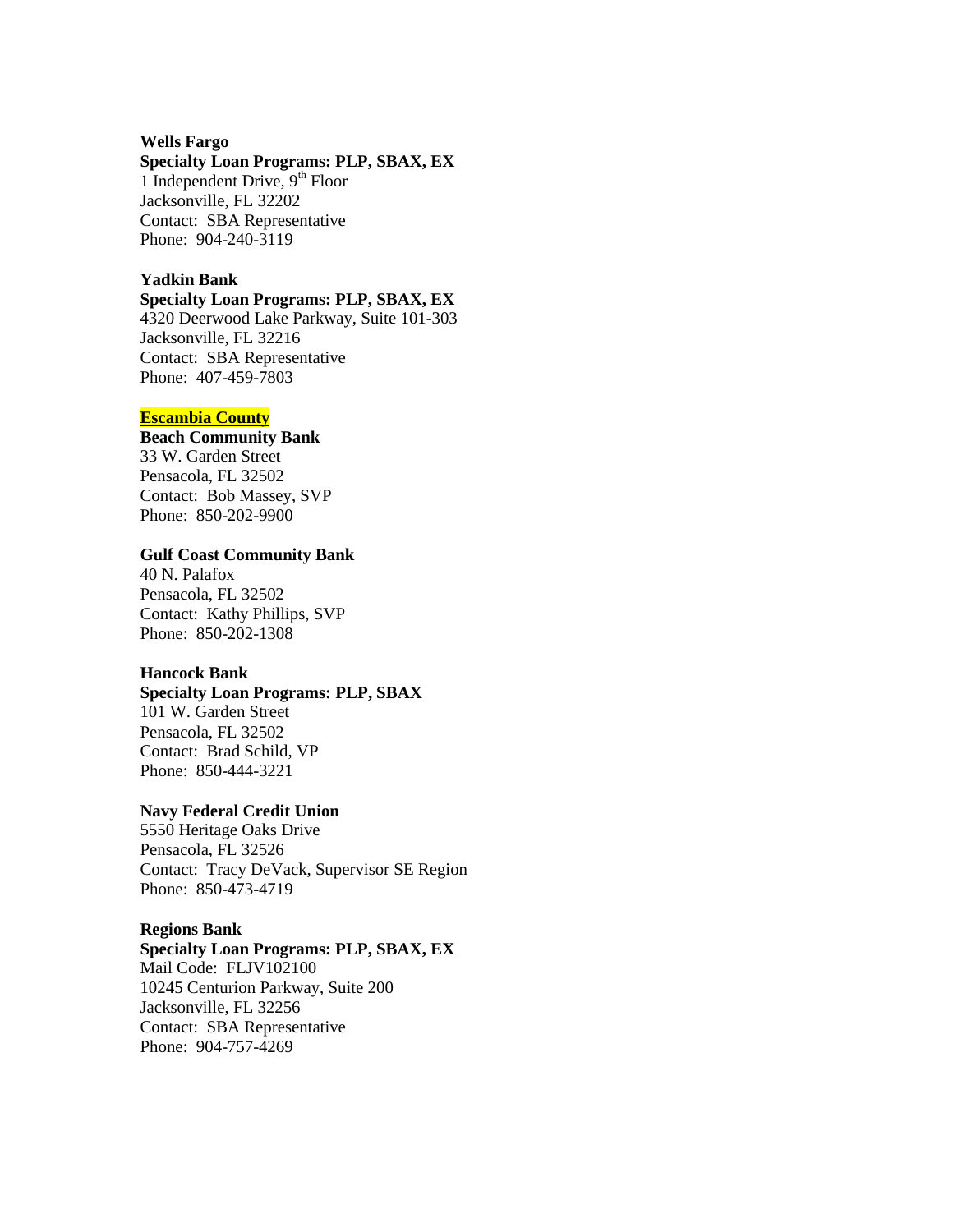### **United Bank**

#### **Specialty Loan Programs: SBAX**

5907 Berryhill Medical Park Drive Milton, FL 32570 Contact: SBA Representative Phone: 850-858-1201

# **Flagler County**

**First Atlantic Bank** (a division of National Bank of Commerce) **Specialty Loan Programs: SBAX, EX** 1325 Hendricks Avenue Jacksonville, FL 32207 Contact: Karen Farah, VP Phone: 904-348-3100

# **First Green Bank**

**Specialty Loan Programs: PLP, SBAX** 1118 S. Orange Avenue, Suite 101 Orlando, FL 32806 Contact: Javier Jorge, VP

Phone: 754-216-0674

### **Hancock Bank**

300 Palm Coast Parkway NW Palm Coast, FL 32137 Contact: Rubi Torres, VP Phone: 386-446-4313

# **Reunion Bank Florida** (a division of National Bank of Commerce)

2198 A1A South St. Augustine, Florida 32080 Contact: Chad Bowling, President Phone: 904-471-7947

# **Franklin County**

**Centennial Bank** 22 Avenue East Apalachicola, FL 32340 Contact: Monica Lemieux, VP Phone: 850-653-8805

# **Gilchrist County**

**Columbia Bank** 173 NW Hillsboro Street Lake City, FL 32055 Contact: Clarence Cannon, SVP Phone: 386-487-3126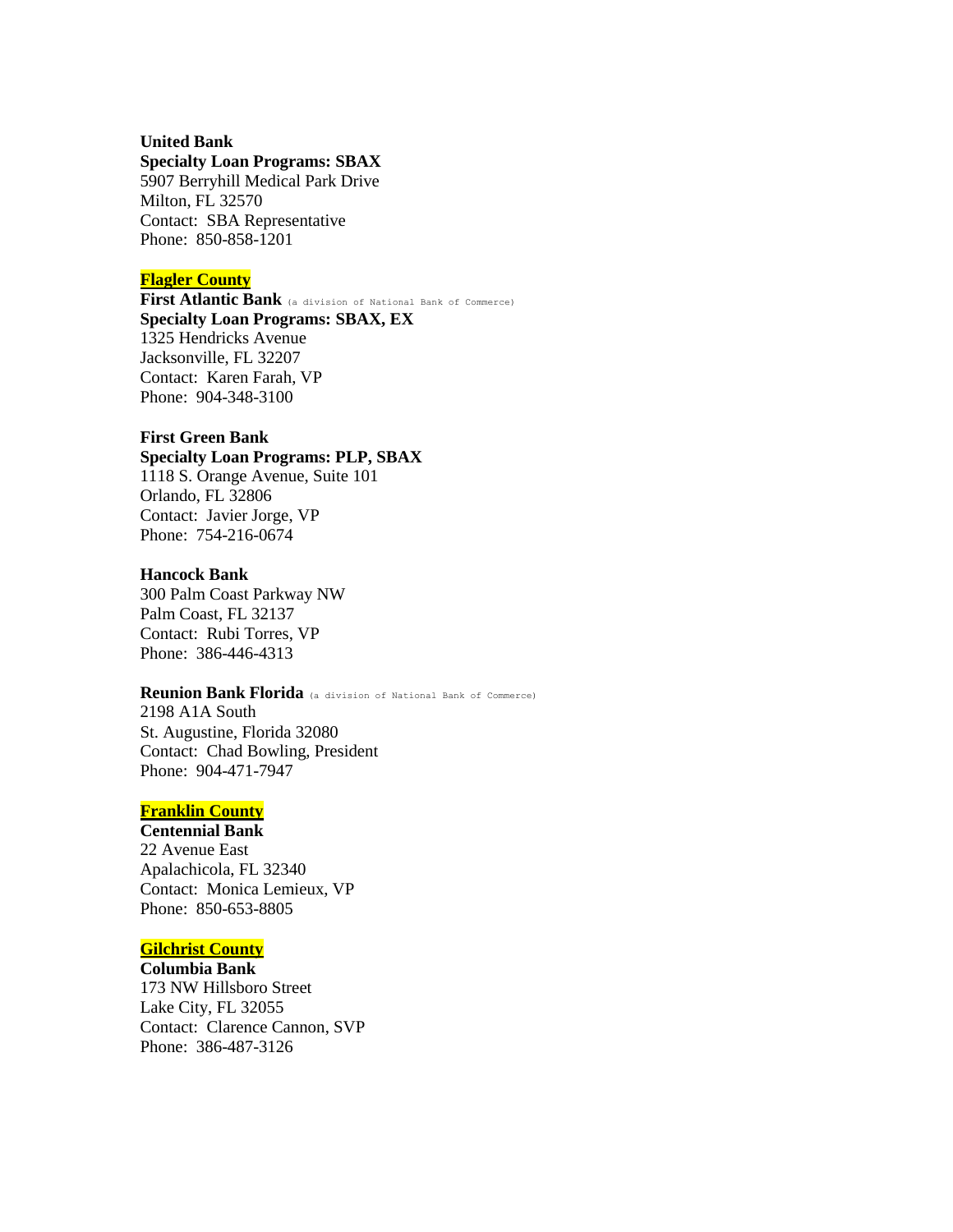### **Drummond Community Bank**

1502 East Wade Street Trenton, FL 32693 Contact: Amy Owens Phone: 352-463-3010

# **Hamilton County**

**Columbia Bank** 173 NW Hillsboro Street Lake City, FL 32055 Contact: Clarence Cannon, SVP Phone: 386-487-3126

### **Jackson County**

# **American Momentum Bank Specialty Loan Programs: PLP, SBAX** 1478 Riverplace Blvd., #107 Jacksonville, FL 32207 Contact: Jeannine Balanky, BDO Phone: 866-530-2265

# **First Federal Bank of Florida**

**Specialty Loan Programs: CLP, PLP** 4701 Highway 90 Marianna, FL 32447 Contact: SBA Representative Phone: 850-526-7144

# **First Commerce Credit Union**

4472 Lafayette Street Marianna, FL 32446 Contact: Chuck Hudson, VP Phone: 850-718-0081

#### **TC Federal Bank**

2915-501 Kerry Forest Parkway Tallahassee, FL 32209 Contact: Jessica Tryon, AVP Phone: 850-894-3001

# **United Bank**

# **Specialty Loan Programs: SBAX**

5907 Berryhill Medical Park Drive Milton, FL 32570 Contact: SBA Representative Phone: 850-858-1201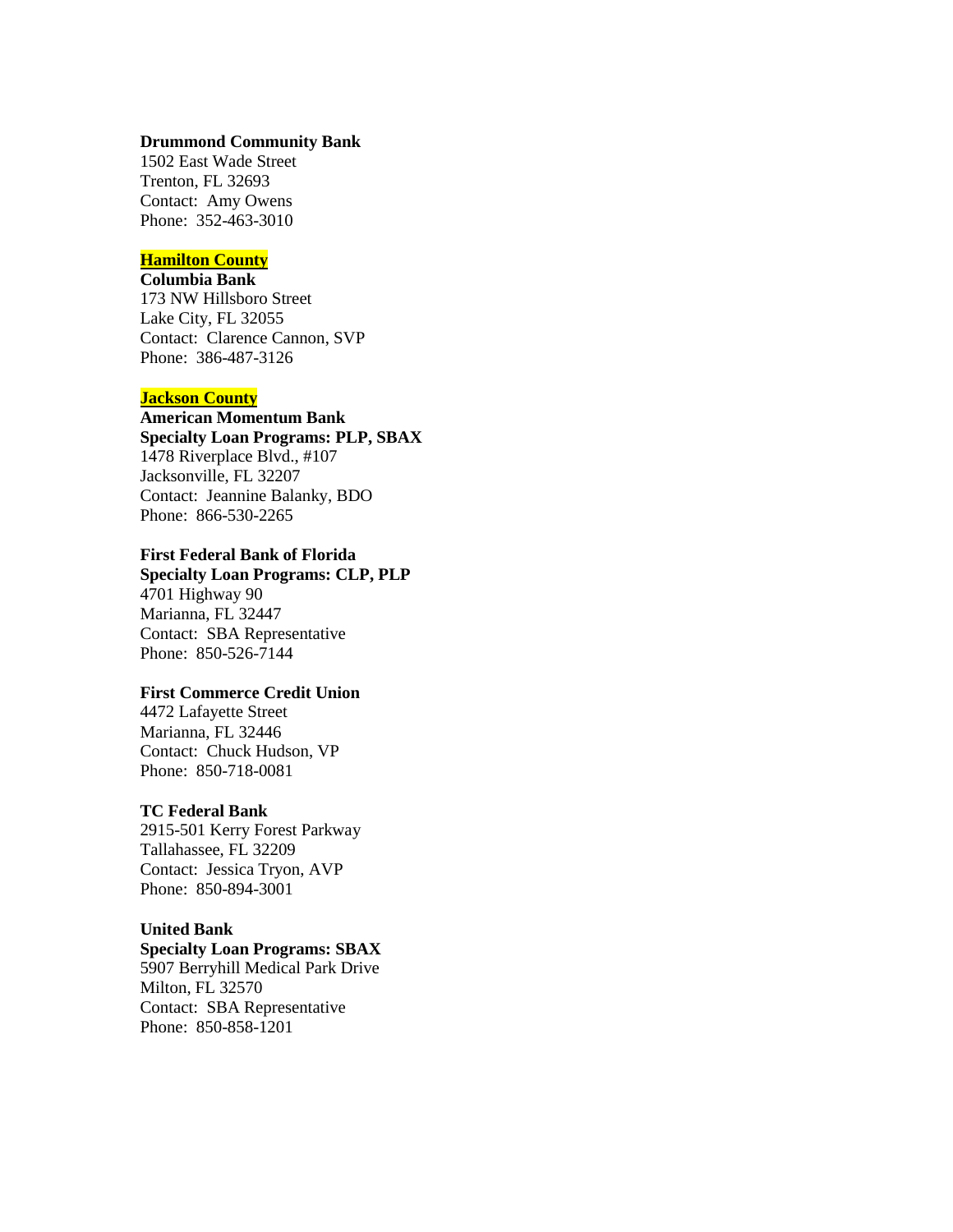# **Lafayette County**

### **Lafayette State Bank**

340 West Main Street Mayo, FL 32066 Contact: Bill Primm, SVP Phone: 386-294-1901

# **Lake County**

# **BMO/Harris Bank**

**Specialty Loan Programs: PLP, SBAX, EWCP, EX** 2722 East Burleigh Boulevard Eustis, Florida 32726 Contact: SBA Representative Phone: 352-483-8900

# **First Green Bank**

# **Specialty Loan Programs: PLP, SBAX** 1118 S. Orange Avenue, Suite 101

Orlando, FL 32806 Contact: Javier Jorge, VP Phone: 754-216-0674

# **Insight CU**

15120 US Highway 441 Eustis, FL 32726 Contact: Tim Whitefield Phone: 407-659-2730

# **Seacoast National Bank**

# **Specialty Loan Programs: PLP, SBAX, EX** 115119 US Highway 441 Eustis, FL 32726 Contact: SBA Representative Phone: 407-622-3193

# **Leon County**

# **American Commerce Bank**

536 N. Monroe Street Tallahassee, FL 32301 Contact: Johnny M. Jones, President Phone: 850-300-7538

# **American Momentum Bank**

**Specialty Loan Programs: PLP, SBAX** 1478 Riverplace Blvd., #107 Jacksonville, FL 32207 Contact: Jeannine Balanky, BDO Phone: 866-530-2265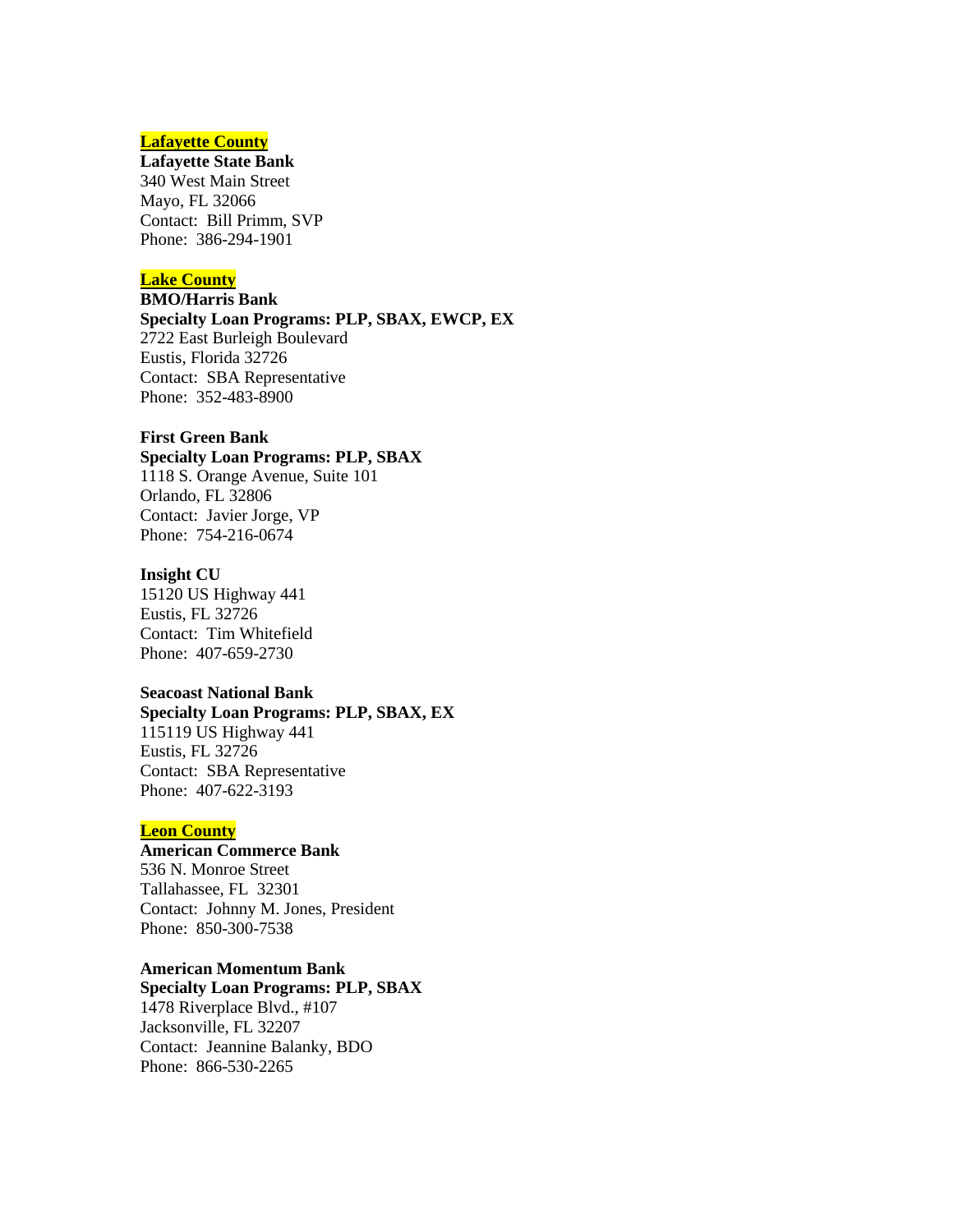## **BB & T**

### **Specialty Loan Programs: PLP, SBAX**

102 N. Blairstone Road Tallahassee, FL 32301 Contact: Anita Tuong, Market Leader II Phone: 850-877-4646

#### **Envision Credit Union**

440 N. Monroe Street Tallahassee, FL 32301 Contact Kevin McAlpine Phone: 850-942-9000

#### **First Commerce Credit Union**

2073 Summit Lake Drive Tallahassee, FL 32317 Contact: Sherwood Brown, Business Manager Phone: 850-410-3565

# **Hancock Bank** (a division of Synovus Bank)

**Specialty Loan Programs: PLP, SBAX**

101 North Monroe Street Tallahassee, FL 32301 Contact: Brad Schild, VP Phone: 850-444-3221

### **Prime Meridian Bank**

1471 Timberlane Road, Suite 124 Tallahassee, FL 32312 Contact: Chris Jensen, VP Phone: 850-907-2300

#### **TC Federal Bank**

2915-501 Kerry Forest Parkway Tallahassee, FL 32209 Contact: Jessica Tryon, AVP Phone: 850-894-3001

### **Tallahassee State Bank** (a division of Synovus Bank)

**Specialty Loan Programs: PLP, SBAX, EWCP, EX** 601 North Monroe Street Tallahassee, FL 32304 Contact: Al Basford, SVP Phone: 850-205-5156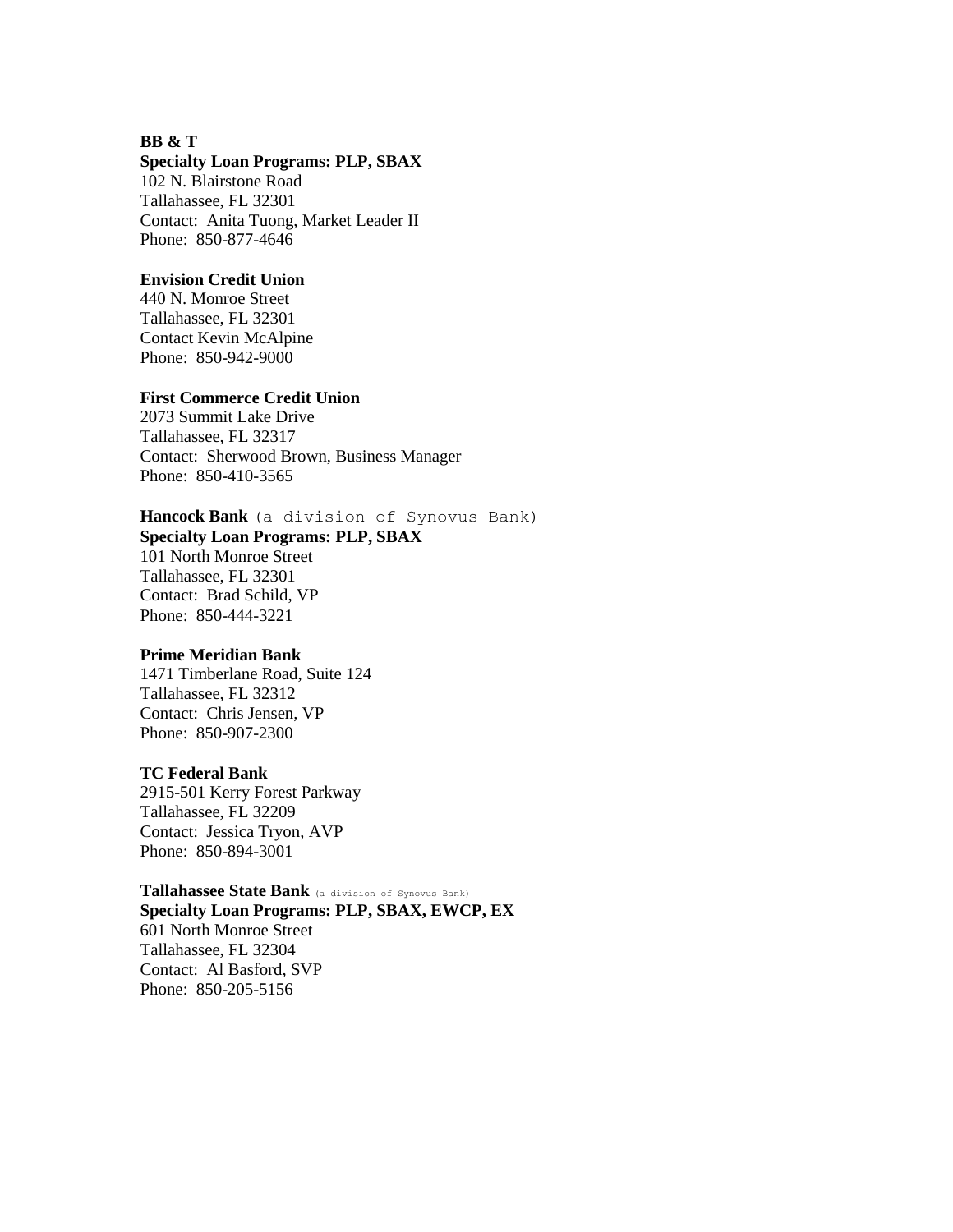# **Marion County**

# **American Momentum Bank**

**Specialty Loan Programs: PLP, SBAX**

1478 Riverplace Blvd., #107 Jacksonville, FL 32207 Contact: Jeannine Balanky, BDO Phone: 866-530-2265

# **Community Bank & Trust of Florida**

POB 1570 Ocala, FL 34478 Contact: John Roberts, Jr., VP Phone: 352-331-1063

### **Drummond Community Bank**

2811 SW  $27<sup>th</sup>$  Avenue Ocala, FL 34478 Contact: Roger McKellar, VP Phone: 352-732-0249

# **First Avenue National Bank**

910 Southwest 1<sup>st</sup> Street Ocala, FL 34471 Contact: Patrick H. Moses, EVP Phone: 352-732-6616

#### **First Green Bank**

# **Specialty Loan Programs: PLP, SBAX**

1118 S. Orange Avenue, Suite 101 Orlando, FL 32806 Contact: Javier Jorge, VP Phone: 754-216-0674

### **Harbor Community Bank**

720 South Pine Avenue Ocala, FL 34474 Contact: SBA Representative Phone: 352-368-4006

# **Gateway Bank of Central Florida**

1632 E. Silver Springs Boulevard Ocala, FL 34470 Contact: Rusty Branson Phone: 352-368-3756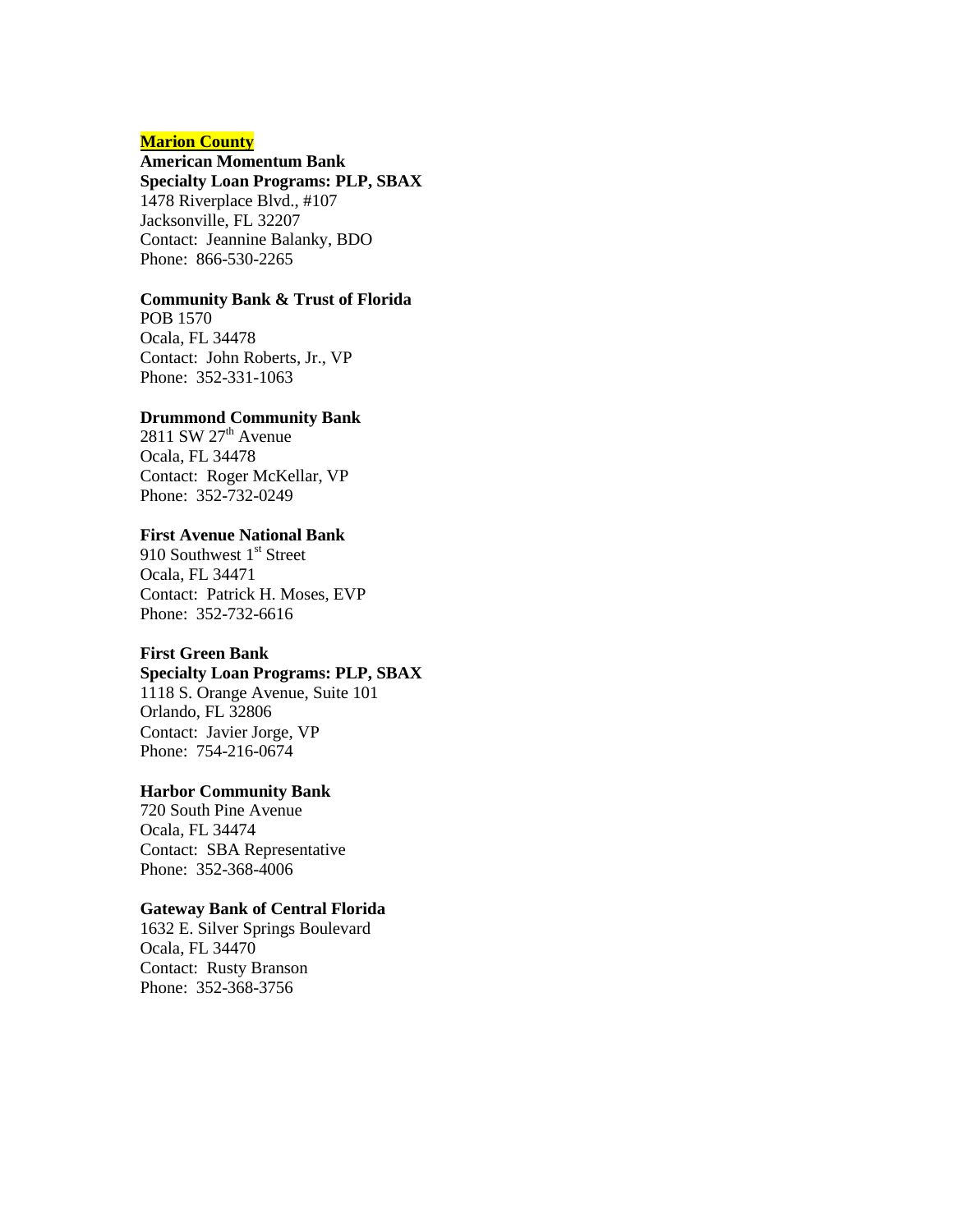### **Wells Fargo, NA**

### **Specialty Loan Programs: PLP, SBAX**

 $2001$  SW  $17<sup>th</sup>$  Street,  $2<sup>nd</sup>$  Floor Ocala, FL 34471 Contact: Karen Hatch, VP Phone: 352-390-1431

# **Nassau County**

**First Federal Bank of Florida Specialty Loan Programs: CLP, PLP, SBAX, EX** 1891 South 14<sup>th</sup> Street Fernandina Beach, FL 32035 Contact: Holly Edenfield, SBA Lender Phone: 904-321-2905

**First Atlantic Bank** (a division of National Bank of Commerce) **Specialty Loan Programs: SBAX, EX** 15665 Normandy Boulevard Jacksonville, FL 32205 Contact: Karen Farah, VP Phone: 904-253-6601

### **Okaloosa County**

**Community Bank, Coast Specialty Loan Programs: PLP, SBAX** 345 James Lee Boulevard Crestview, FL 32539 Contact: Justin Woodard, SVP Phone: 850-683-8822

#### **Customers Bank**

3871 Indian Trail, Unit G3 Destin, FL 32541 Contact: SBA Representative Phone: 850-276-0484

#### **First City Bank**

135 Perry Avenue, Southeast Ft. Walton Beach, FL 32548 Contact: William Tinsley, SVP Phone: 850-244-5151(ext. 1240)

# **First Florida Bank**

Post Office Box 128 Destin, FL 32541 Contact: Brett Wilson, SVP Phone: 850-269-1201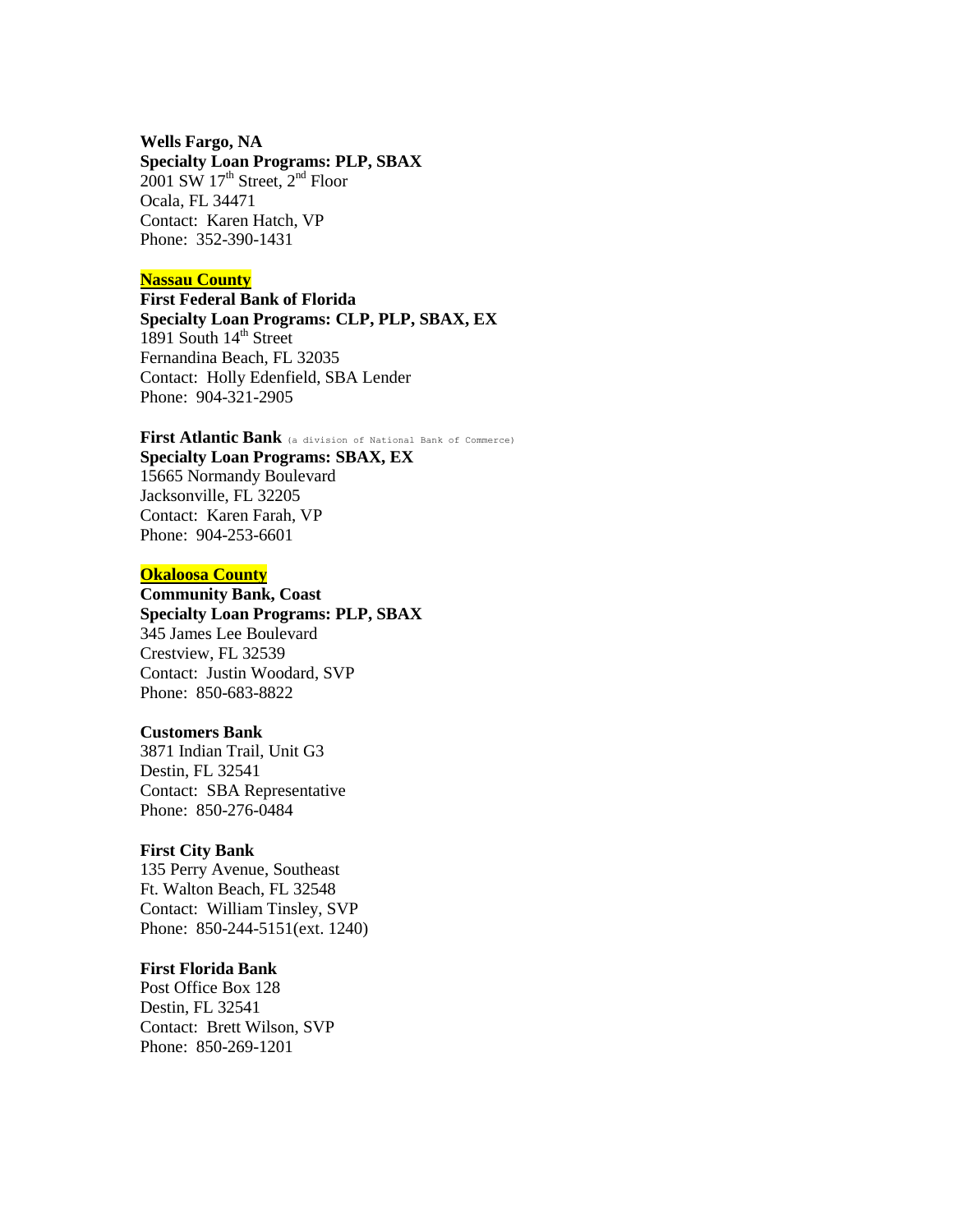#### **Regions Bank**

### **Specialty Loan Programs: PLP, SBAX, EX**

Mail Code: FLJV102100 10245 Centurion Parkway, Suite 200 Jacksonville, FL 32256 Contact: SBA Representative Phone: 904-757-4269

### **Summit Bank**

32 Northwest Beal Parkway Fort Walton Beach, FL 32548 Contact: Jami Searle, AVP Phone: 850-362-1232

#### **Synovus Bank**

### **Specialty Loan Programs: PLP,SBAX, EWCP, EX**

23 South John Sims Parkway Valparaiso, FL 32580 Contact: SBA Representative Phone: 850-436-4762

# **United Bank**

# **Specialty Loan Programs: SBAX**

5907 Berryhill Medical Park Drive Milton, FL 32570 Contact: SPA Representative Phone: 850-858-1201

# **Orange County**

**American Momentum Bank Specialty Loan Programs: PLP, SBAX** 301 East Pine Street, Suite 125 Orlando, Florida 32801 Contact: Barry Anderson, SVP Phone: 866-530-2265

### **Axiom Bank**

258 Southhall Lane, Suite 400 Maitland, FL 32751 Contact: Jerry Allen, SVP Phone: 407-732-5604

# **Bancorp (The)**

Orlando, FL Contact: Hetal Engineer, Sales Manager Phone: 407-758-3926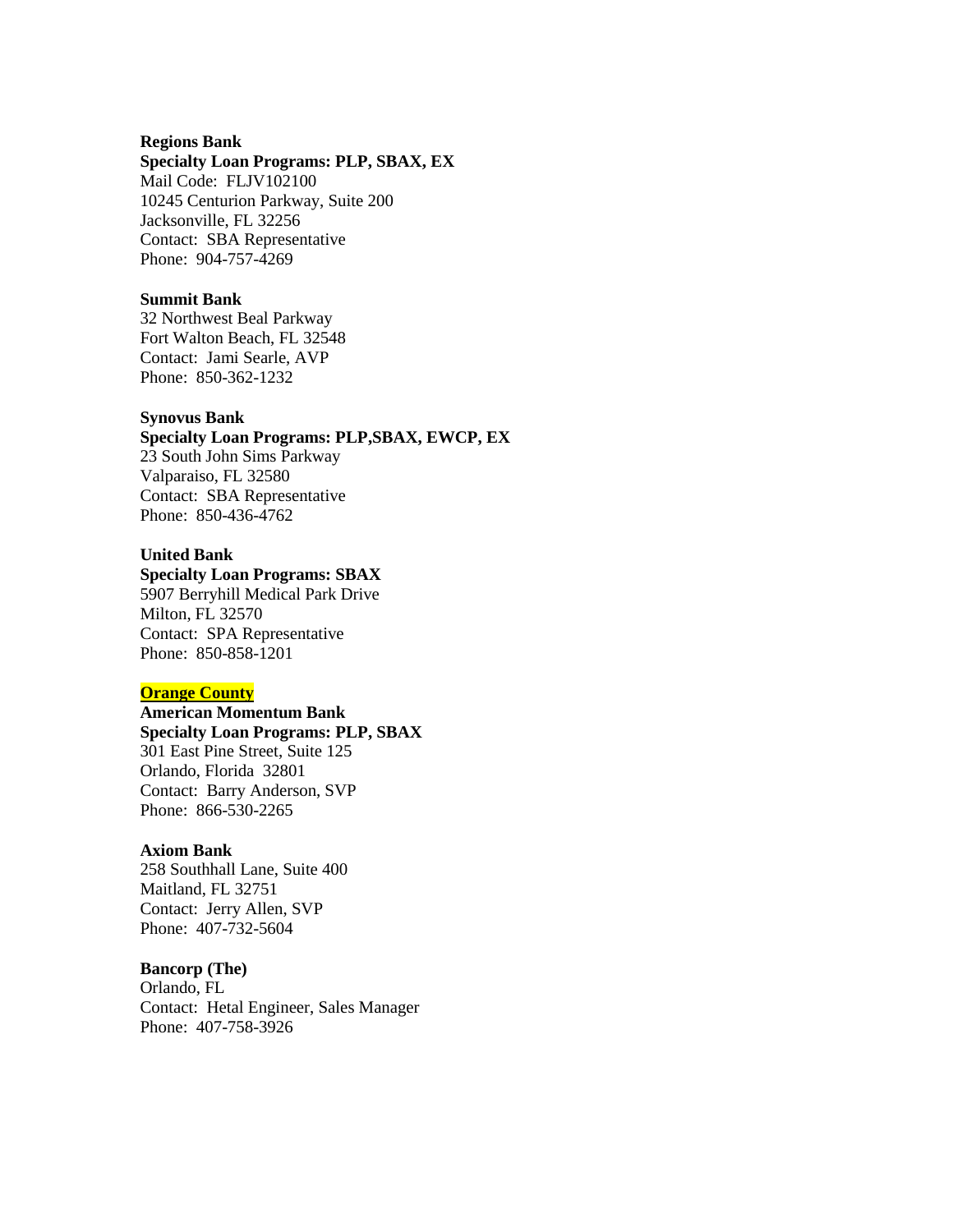# **Bank OZK**

625 Court Street Clearwater, FL 33756 Contact: Melissa Salamanca, VP Phone: 727-865-4043

# **BankUnited**

# **Specialty Loan Programs: PLP, SBAX, EX**

121 South Orange Avenue, #1500 Orlando, FL 32801 Contact: Vanessa Siefcak, VP Phone: 407-267-4873

#### **Chase**

### **Specialty Loan Programs: PLP, SBAX**

450 S. Orange Avenue Orlando, Florida 32801 Contact: Euclides Pagan, VP Phone: 407-236-5470

# **Fairwinds Credit Union**

# **Specialty Loan Programs: CLP, PLP, SBAX**

135 West Central Boulevard Orlando, FL 32832 Contact: SBA Representative Phone: 407-277-6030

# **First Green Bank**

# **Specialty Loan Programs: PLP, SBAX**

1118 S. Orange Avenue, Suite 101 Orlando, FL 32806 Contact: Javier Jorge, VP Phone: 754-216-0674

#### **Floridian Bank**

519 N. Magnolia Avenue Orlando, FL 32801 Contact: SBA Representative Phone: 407-244-7574

#### **Insight CU**

480 South Keller Road Orlando, Florida 32806 Contact: Tim Whitefield Phone: 407-659-2730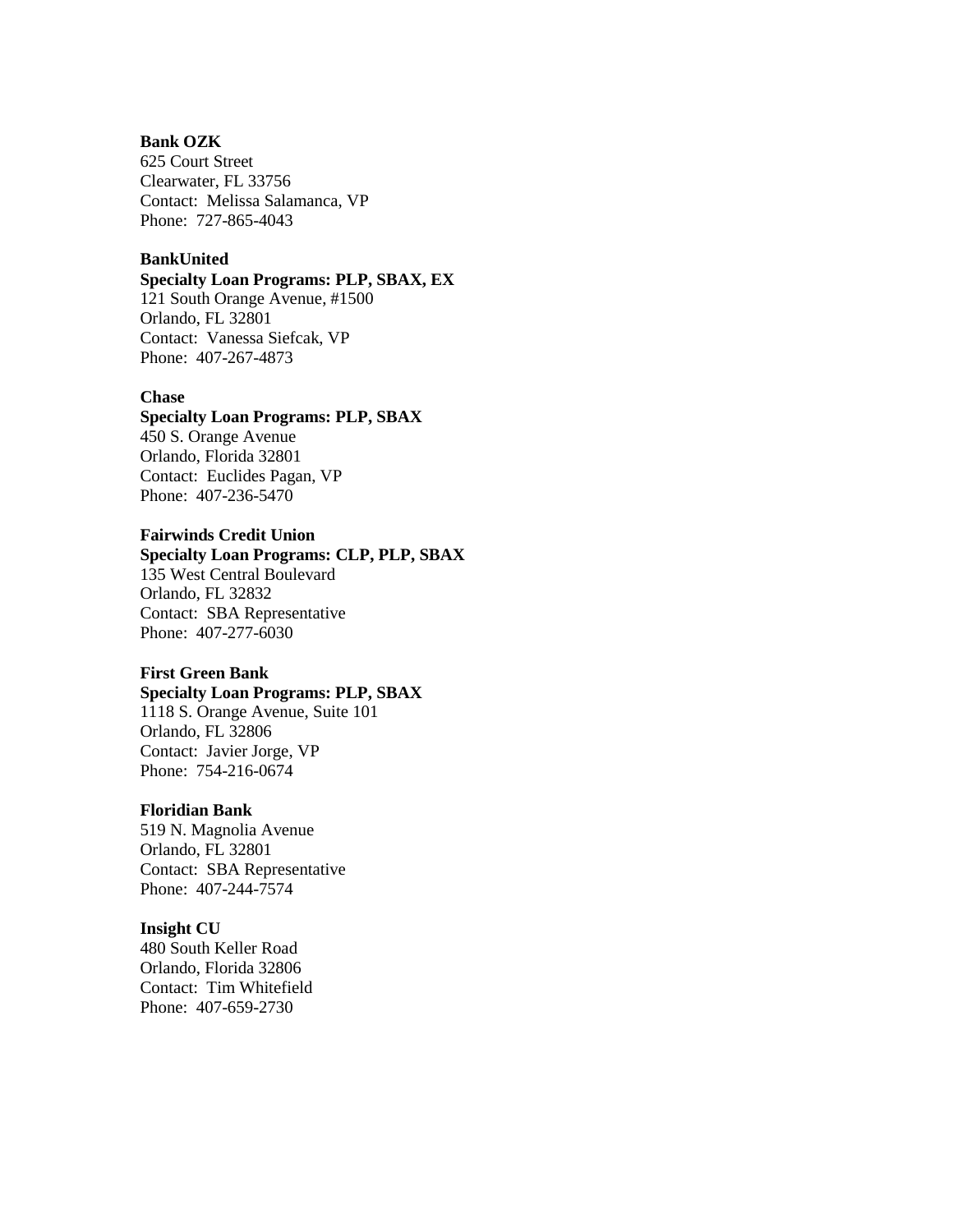## **McCoy Federal CU**

### **Specialty Loan Programs: SBAX**

35 Michigan Street Orlando, Florida 32806 Contact: Basil Buchannan, VP Phone: 407-583-1112

### **Midwest Regional Bank**

522 S. Hunt Club Boulevard, OMB 250 Apopka, Florida 32703 Contact: Mike Seeley, VP Phone: 407-461-1770

#### **PNC Bank, NA**

**Specialty Loan Programs: PLP, SBAX** 201 Pine Street Orlando, FL 32801 Contact: Taylor Franco,VP Phone: 407-245-3264

# **Seaside National Bank & Trust**

**Specialty Loan Programs: PLP, SBAX, EX** 201 South Orange Avenue Orlando, FL 32801 Contact: Karim Arja Phone: 407-567-2265

# **SunTrust Bank**

# **Specialty Loan Programs: PLP, SBAX, EWCP, EX**

13950 S. John Young Parkway Orlando, FL 32837 Contact: Nadia Seerattan, AVP Phone: 407-697-3027

#### **TD Bank, NA**

**Specialty Loan Programs: PLP, SBAX** 1560 N. Orange Avenue, Suite 300 Winter Park, FL 32789 Contact: Patrick Ellis, VP Phone: 407-622-3539

### **Trustco Bank**

**Specialty Loan Programs: SBAX** 2450 Maitland Center Parkway, #302 Maitland, FL 32751 Contact: Brad DeLarm, VP Phone: 407-659-5710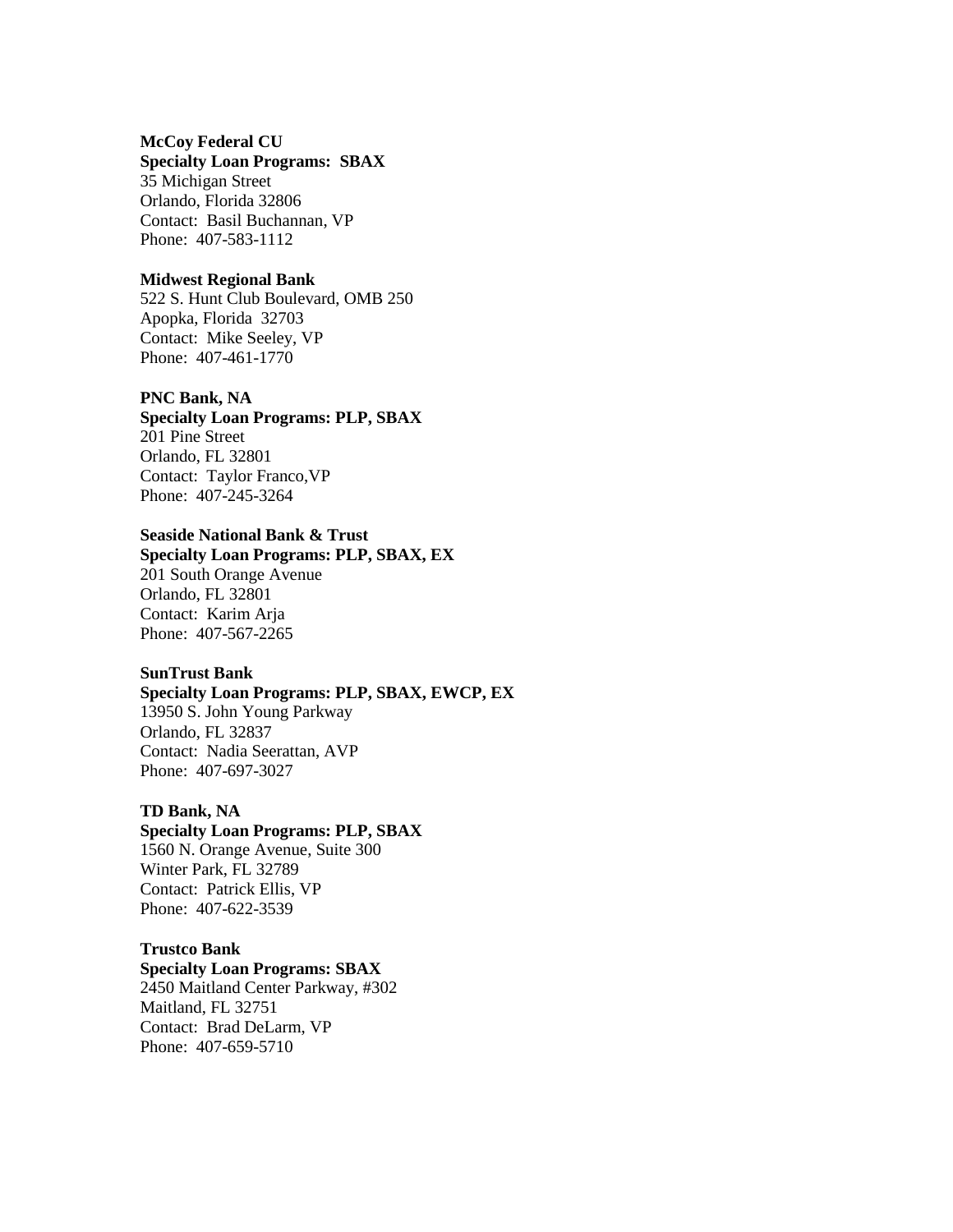### **Yadkin Bank**

#### **Specialty Loan Programs: PLP, SBAX, EX**

12472 Lake Underhill Road, Suite 425 Orlando, FL 32828 Contact: SBA Representative Phone: 407-761-4114

### **Putnam County**

# **Harbour Community Bank** 350 North State Road 19 Palatka, FL 32177 Contact: SBA Representative Phone: 386-328-5600

### **Saint John County**

**American Momentum Bank Specialty Loan Programs: PLP, SBAX** 1478 Riverplace Blvd., #107 Jacksonville, FL 32207 Contact: Jeannine Balanky, BDO Phone: 866-530-2265

### **Atlantic Coast Bank**

276 Paseo Reyes Drive Saint Augustine, FL 32095 Contact: Megan Staples, VP Phone: 904-998-5500

### **Chase**

# **Specialty Loan Programs: PLP, SBAX**

10151 Deerwood Park Blvd., Bldg. 400 Jacksonville, Florida 32256 Contact: Euclides Pagan, VP Phone: 407-236-5470

### **First Atlantic Bank** (a division of National Bank of Commerce) **Specialty Loan Programs: SBAX, EX**

105 CBL Drive Saint Augustine, FL 32086 Contact: Karen Farah Phone: 904-348-3100

# **First Citizens Bank**

832 A1A North, Suite 16 Ponte Vedra Beach, FL 32082 Contact: Keelean Burkhalter, VP Phone: 904-543-2683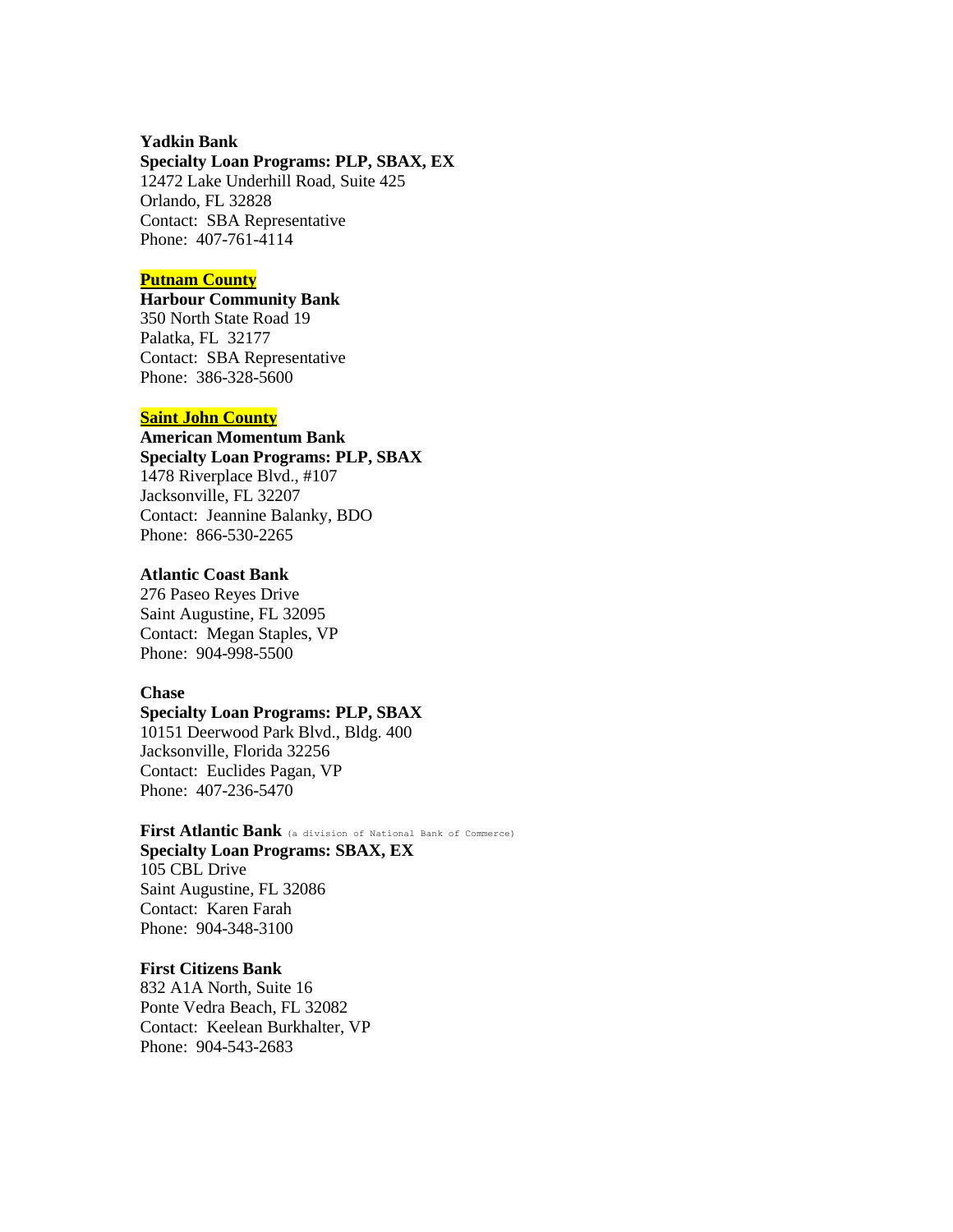#### **First Federal Bank of Florida**

**Specialty Loan Programs: CLP, PLP, SBAX, EX**

1891 South  $14<sup>th</sup>$  Street Fernandina Beach, FL 32035 Contact: Holly Edenfield, SBA Lender Phone: 904-321-2905

### **First Southern Bank**

212 Ponte Vedra Park Drive Ponte Vedra Beach, FL 32082 Contact: Matt Green, President Phone: 904-296-2022

# **Reunion Bank Florida** (a division of National Bank of Commerce)

2198 A1A South St. Augustine, Florida 32080 Contact: Scott Schiller, VP Phone: 904-471-7917

### **Regions Bank**

# **Specialty Loan Programs: PLP, SBAX, EX** Mail Code: FLJV102100 10245 Centurion Parkway, Suite 200 Jacksonville, FL 32256 Contact: SBA Representative Phone: 904-727-4269

#### **Santa Rosa County**

**Community Bank, Coast Specialty Loan Programs: SBAX** 12590 Emerald Coast Parkway Miramar Beach, FL 32550 Contact: Jason Crowe, SVP Phone: 850-650-4231

# **Gulf Coast Community Bank**

2871 Gulf Breeze Parkway Gulf Breeze, FL 32563 Contact: Hank Gonzales, VP Phone: 850-208-7170

# **United Bank**

# **Specialty Loan Programs: SBAX**

5907 Berryhill Medical Park Drive Milton, FL 32570 Contact: SBA Representative Phone: 850-858-1201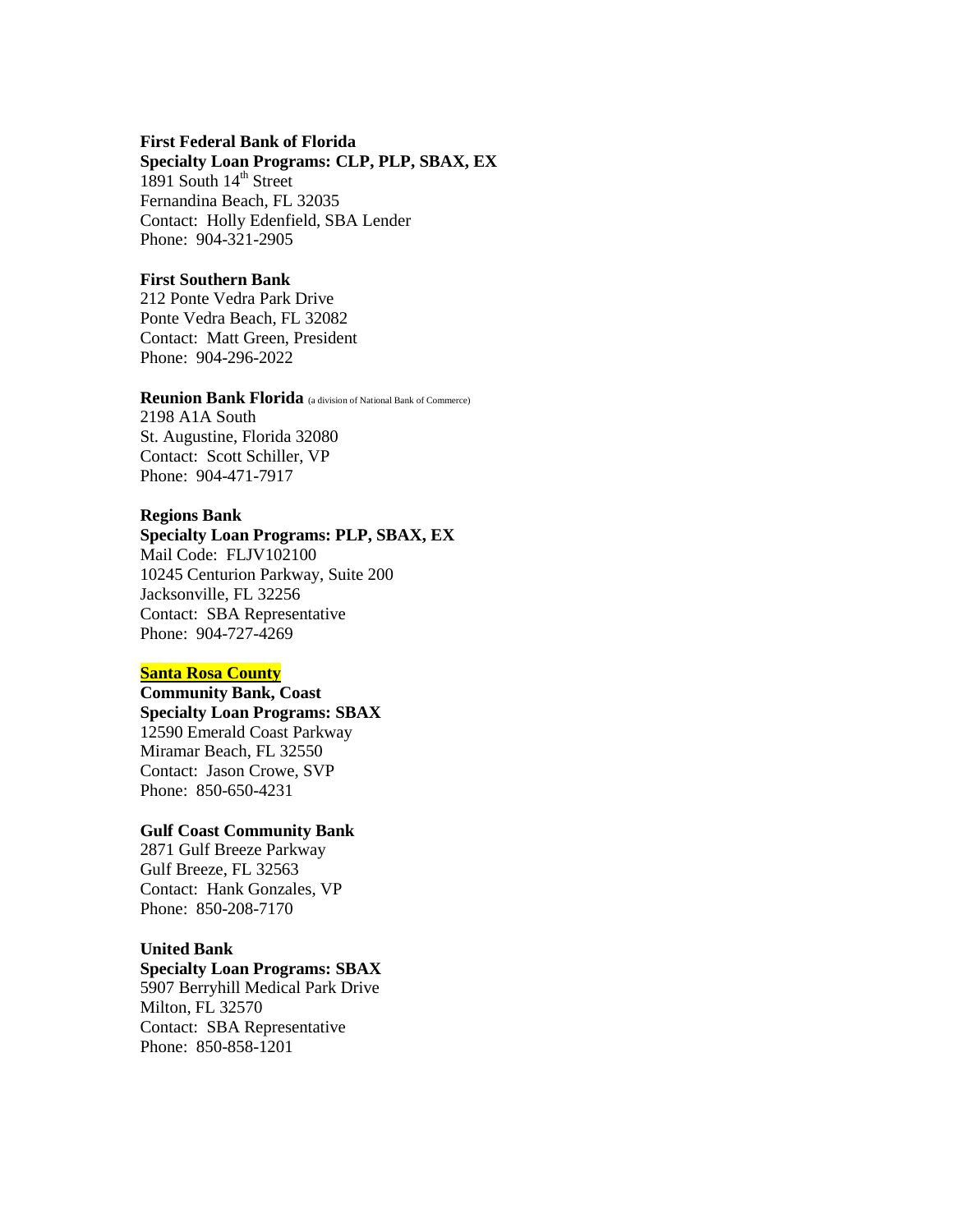# **Seminole County**

# **Atlantic Coast Bank**

605 Crescent Executive Court, Suite 112 Lake Mary, FL 32746 Contact: Donald C. Adams, Jr. Phone: 800-342-2824

#### **BankUnited**

# **Specialty Loan Programs: PLP, SBAX, EX**

44 E. Central Boulevard Orlando, FL 32801 Contact: SBA Representative Phone: 407-758-3926

# **CenterState Bank**

### **Specialty Loan Programs: PLP** 110 West First Street

Sanford, FL 32771 Contact: Melissa Slover-Athey, VP Phone: 407-508-3022

### **Chase**

# **Specialty Loan Programs: PLP, SBAX**

450 S. Orange Avenue Orlando, Florida 32801 Contact: Euclides Pagan, VP Phone: 407-236-5470

# **Entegra Bank (a division of Macon Bank)**

9800 Winter Springs Blvd Winter Springs, FL 32708 Contact: Michael Hershaft, VP Phone: 407-615-0329

# **First Green Bank**

# **Specialty Loan Programs: PLP, SBAX**

1118 S. Orange Avenue, Suite 101 Orlando, FL 32806 Contact: Javier Jorge, VP Phone: 754-216-0674

### **Florida Community Bank**

8910 Conroy-Windermere Rd Orlando, FL 32835 Contact: Bill Stalker, VP Phone: 407-909-1744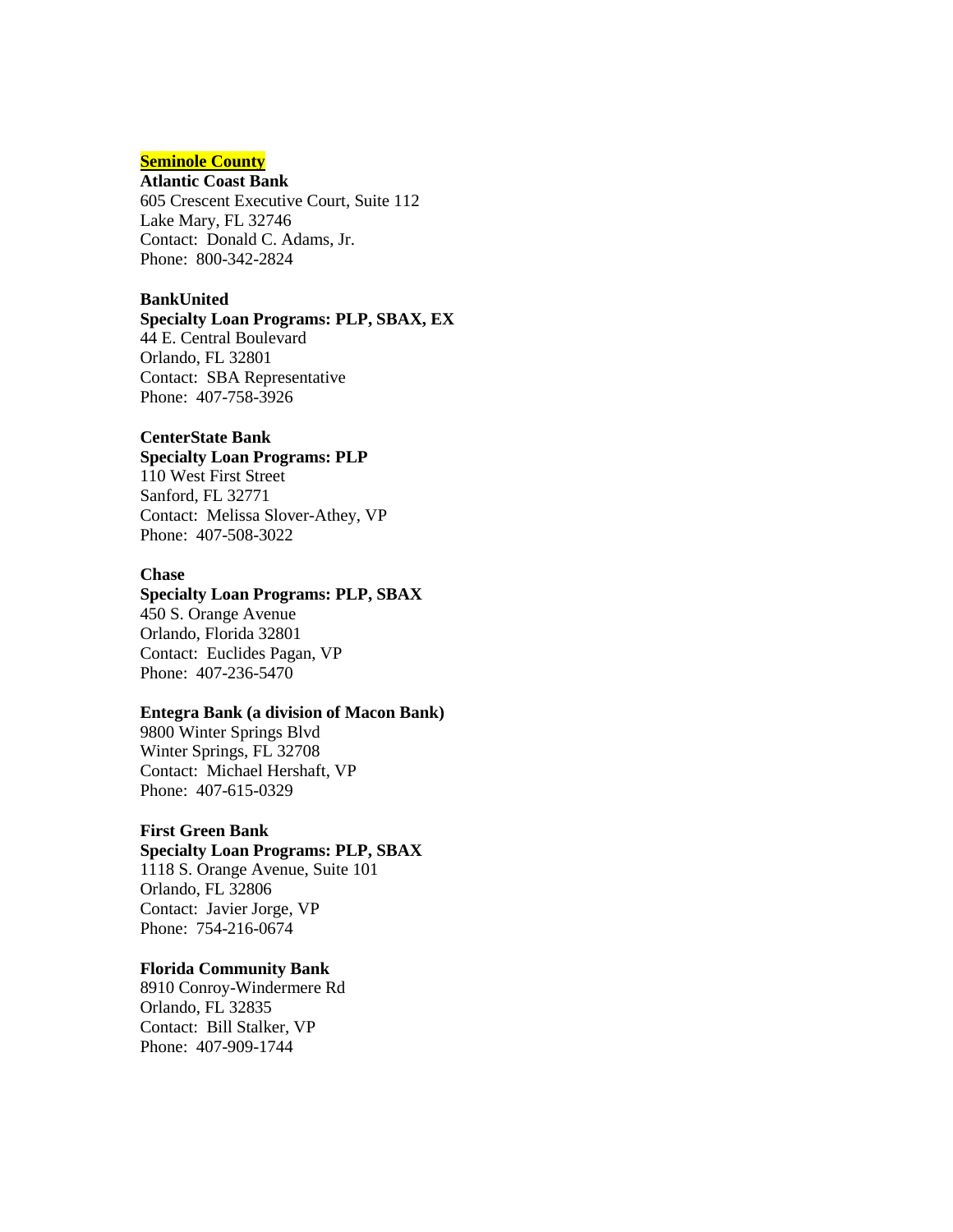#### **Pinnacle Bank**

485 South Ronald Reagan Boulevard Longwood, FL 32750 Contact: SBA Representative Phone: 386-774-2001

# **Popular Community Bank**

# **Specialty Loan Programs: PLP, SBAX**

450 East Altamonte Drive Altamonte Springs, FL 32701 Contact: Joe Deitz, VP Phone: 407-370-7503

#### **Quadrant-Financial**

2015 State Road 434 Longwood, FL 32779 Contact: Lynne Singletary, VP Phone: 321-972-8840

# **Sunshine Bank**

1190 Business Center Drive Lake Mary, FL 32746 Contact: Carole Crowley Phone: 407-720-3820

# **SunTrust Bank**

# **Specialty Loan Programs: PLP, SBAX, EWCP, EX**

888 W. State Road 436 Altamonte Springs, FL 32714 Contact: Chad Weinkauf, AVP Phone: 407-489-5767

# **Sumter County**

**First Green Bank Specialty Loan Programs: PLP, SBAX** 1118 S. Orange Avenue, Suite 101 Orlando, FL 32806 Contact: Javier Jorge, VP Phone: 754-216-0674

# **Suwannee County**

**Columbia Bank** 173 NW Hillsboro Street Lake City, FL 32055 Contact: Clarence Cannon, SVP Phone: 386-487-3126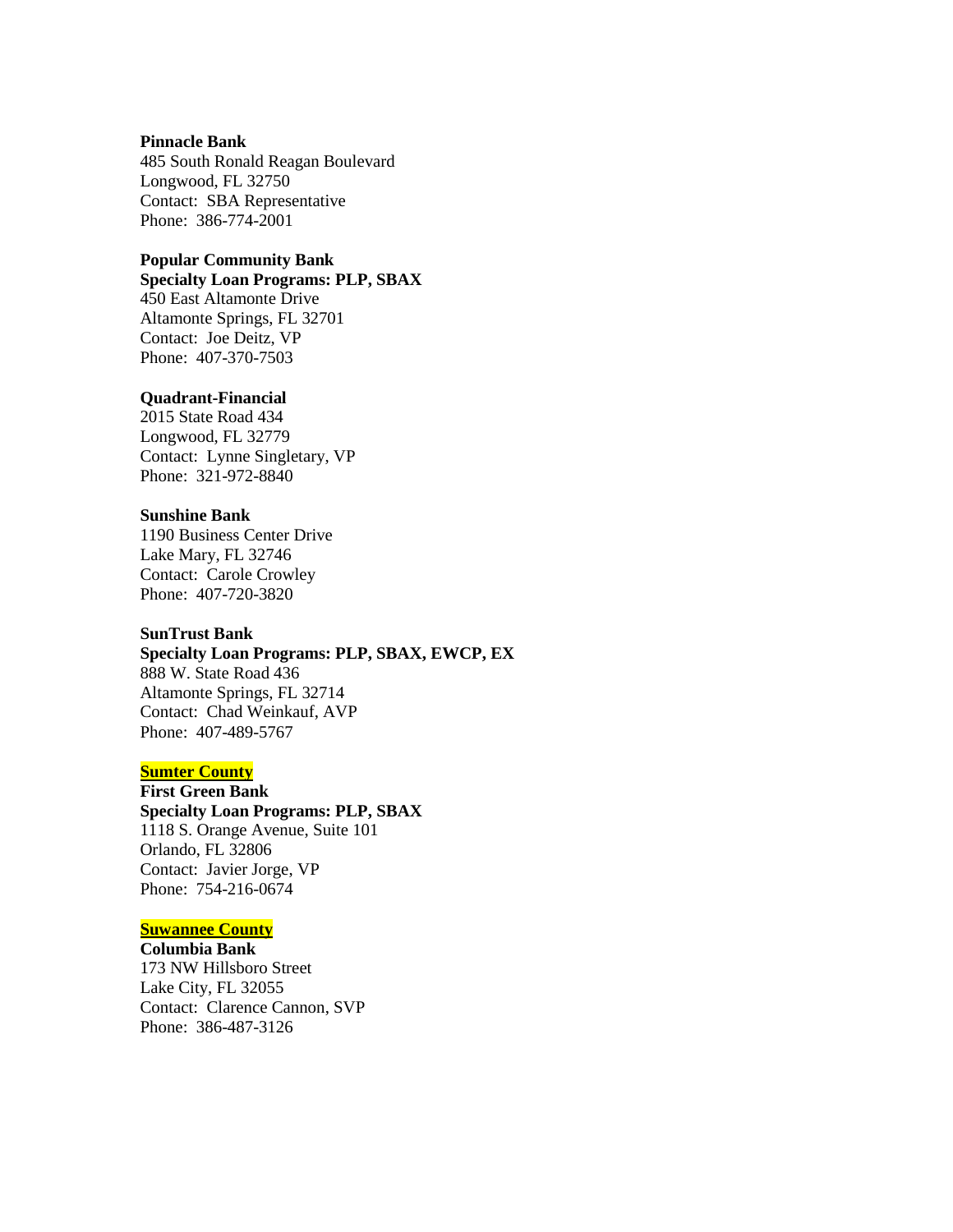### **Farm Credit**

1606 Canyon Avenue Live Oak, FL 32064 Contact: Roger Ward, LO Phone: 386-362-2588

# **Lafayette State Bank**

106 Grand Street Live Oak, FL 32064 Contact: Bill Owens, VP Phone: 386-294-1901

# **Union County**

**Columbia Bank** 173 NW Hillsboro Street Lake City, FL 32055 Contact: Clarence Cannon, SVP Phone: 386-487-3126

# **Volusia County**

### **First Green Bank Specialty Loan Programs: PLP, SBAX**

1118 S. Orange Avenue, Suite 101 Orlando, FL 32806 Contact: Javier Jorge, VP Phone: 754-216-0674

### **Floridian Bank**

1696 N. Clyde Morris Boulevard Daytona Beach, FL 32114 Contact: SBA Representative Phone: 386-274-6027

#### **Gateway Bank**

1950 West International Speedway Boulevard Daytona Beach, FL 32114 Contact: Mark Stiner, EVP Phone: 386-947-5410

# **Main Street Community Bank**

204 South Woodland Boulevard Deland, FL 32720 Contact: Hal Rogers, EVP Phone: 386-785-1164

# **Pinnacle Bank**

1113 Saxon Boulevard Orange City, FL 32763 Contact: SBA Representative Phone: 386-774-2001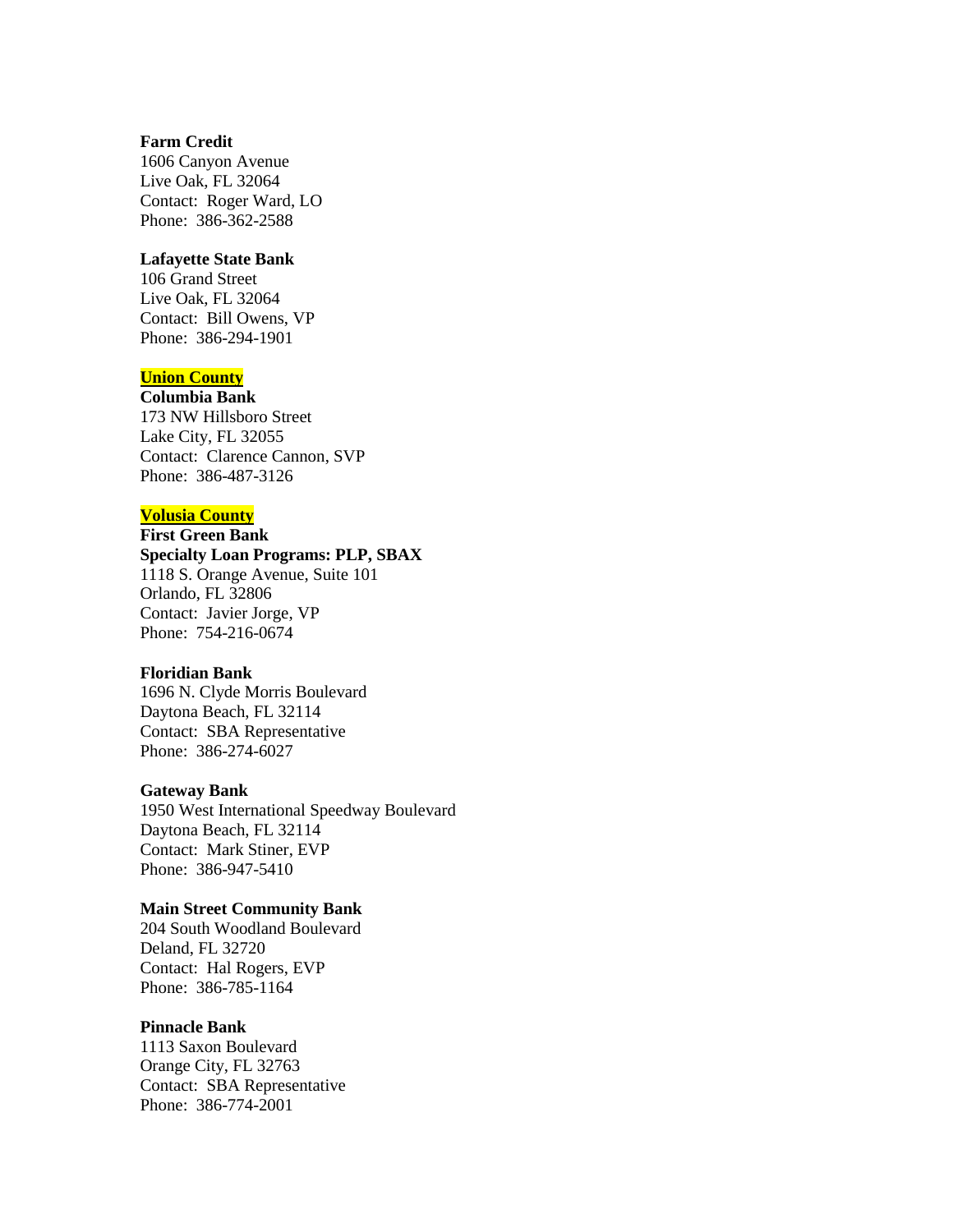#### **Regions Bank**

#### **Specialty Loan Programs: PLP, SBAX, EX**

607 Dunlawton Avenue Port Orange, FL 32127 Contact: Robert Delgado, VP Phone: 386-788-3850

### **Seacoast Bank**

4720 Clyde Morris Boulevard Port Orange, Florida 32129 Contact: Stacy MacLure, VP Phone: 386-761-7011

#### **Reunion Bank Florida** (a division of National Bank of Commerce)

775 W. Granada Boulevard Ormond, FL 32174 Contact: Scott McBride, VP Phone: 904-963-1002

### **Surety Bank**

990 N. Woodland Boulevard Deland, FL 32720 Contact: Michelle Chaves, VP Phone: 386-734-1647

# **TD Bank, NA**

**Specialty Loan Programs: PLP, SBAX** 1060 West International Speedway Boulevard Daytona Beach, FL 32114 Contact: Janet Hamer, Manager Phone: 386-254-7614

# **Walton County**

**United Bank Specialty Loan Programs: SBAX** 5907 Berryhill Medical Park Drive Milton, FL 32570 Contact: SBA Representative Phone: 850-858-1201

# **Washington County**

**United Bank Specialty Loan Programs: SBAX** 5907 Berryhill Medical Park Drive Milton, FL 32570 Contact: SBA Representative Phone: 850-858-1201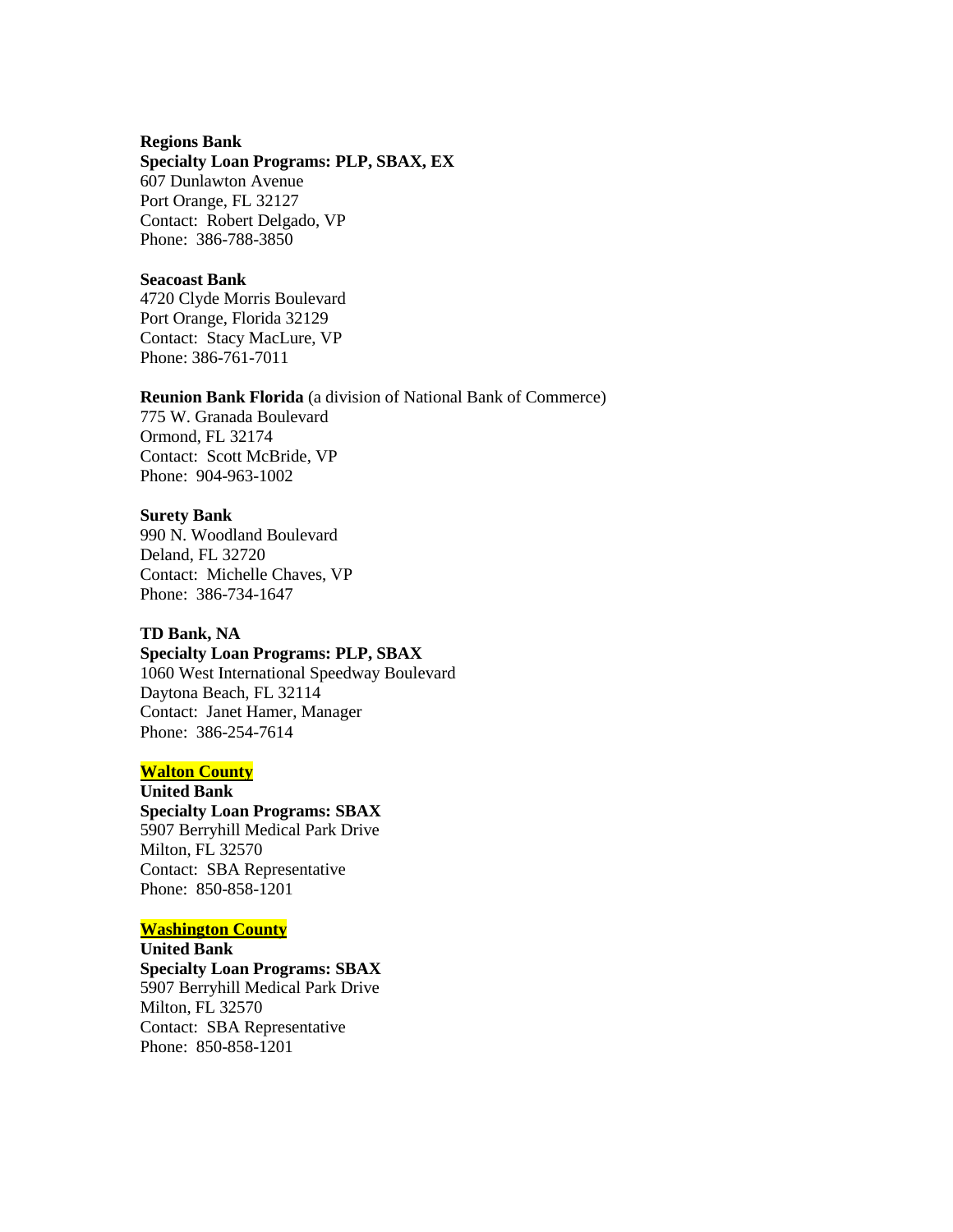#### **Out-of-State Lenders**

(Make SBA Loans in Florida)

#### **Banc.serv**

Contact: SBA Representative Phone: 317-623-3670

# **Business Lenders, LLC**

**Specialty Loan Programs: PLP** Contact: SBA Representative Phone: 860-244-9202

**First Chatham Bank** Contact: SBA Representative Phone: 912-629-2900

# **Georgia Banking Company Specialty Loan Programs: PLP, SBAX, EWCP**

Contact: SBA Representative Phone: 678-996-8285

# **Hanmi Bank**

**Specialty Loan Programs: PLP, SBAX** Contact: SBA Representative Phone: 213-427-5657

## **Key Bank, NA**

**Specialty Loan Programs: PLP, SBAX** Contact: SBA Representative Phone: 216-689-3000

#### **Live Oak Bank**

**Specialty Loan Programs: PLP, SBAX** Contact: SBA Representative Phone: 866-954-8362

# **Nara Bank**

**Specialty Loan Programs: PLP, SBAX** Contact: SBA Representative Phone: 213-639-1700

# **Newtek Small Business Finance Specialty Loan Programs: PLP, SBAX, EWCP, EX** Contact: SBA Representative Phone: 212-356-9510

**Pacific City Bank Specialty Loan Programs: PLP, SBAX, EX** Contact: SBA Representative Phone: 213-210-2007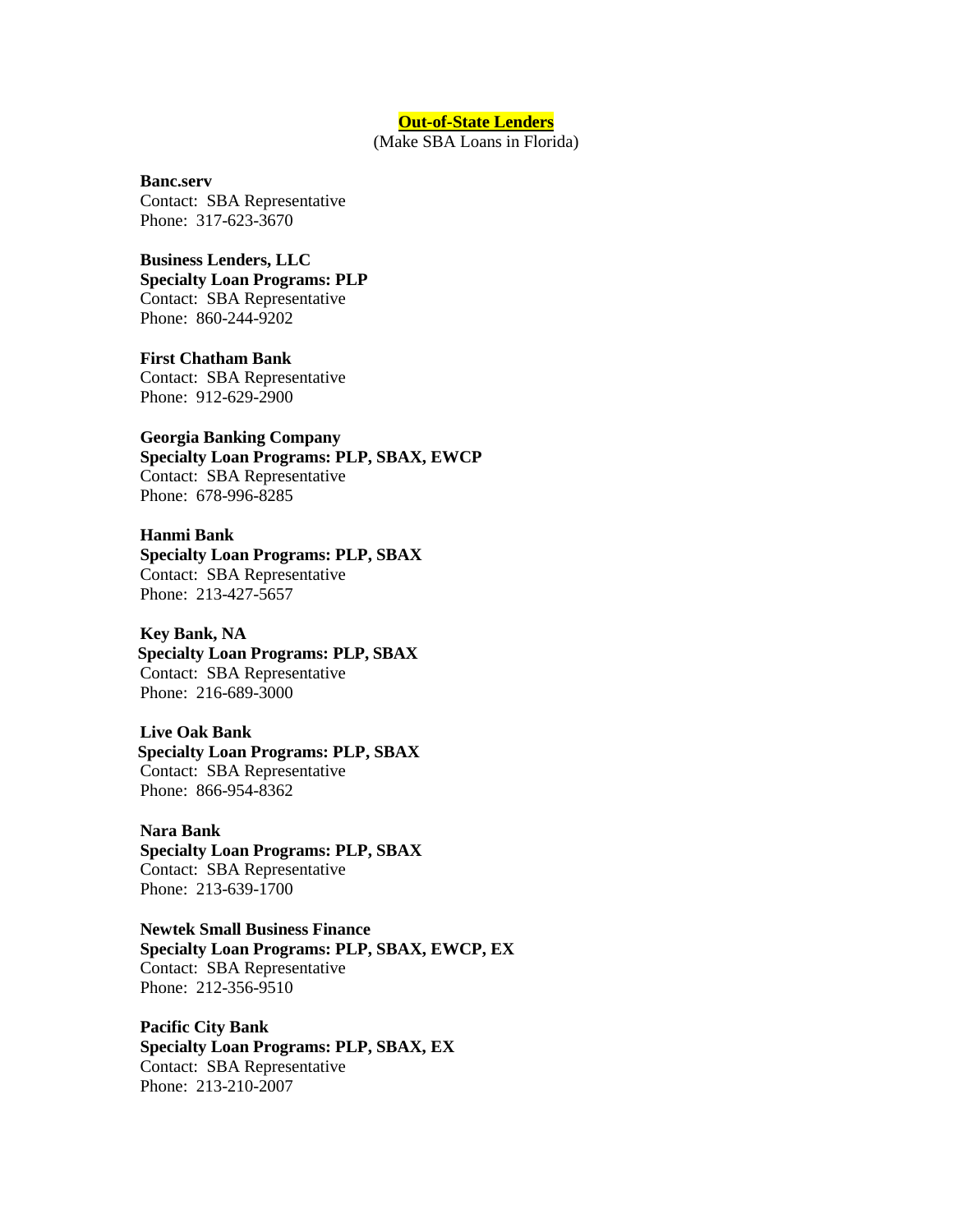**Pacific Premier Bank**

**Specialty Loan Programs: PLP, SBAX, EX** Contact: SBA Representative Phone: 714-431-4000

#### **Paragon Bank**

**Specialty Loan Programs: PLP, SBAX, EX** Contact: SBA Representative Phone: 404-419-1856

**Southern States Bank Specialty Loan Programs: PLP, SBAX** Contact: SBA Representative Phone: 404-272-1478

**Spirit of Texas Bank, SSB Specialty Loan Programs: PLP, SBAX, EX** Contact: SBA Representative Phone: 979-846-8000

**Stearns Bank NA Specialty Loan Programs: PLP, SBAX, EWCP, EX** Contact: SBA Representative Phone: 844-256-2265

**Superior Financial Group Specialty Loan Programs: SBAX** Contact: SBA Representative Phone: 925-296-0500

**Trustmark National Bank Specialty Loan Programs: PLP, SBAX, EWCP, EX** Contact: SBA Representative Phone: 850-784-2308

**United Midwest Savings Bank Specialty Loan Programs: PLP** Contact: SBA Representative Phone: 937-585-5861

**Zions First National Bank Specialty Loan Programs: PLP, SBAX** Contact: SBA Representative Phone: 801-524-2330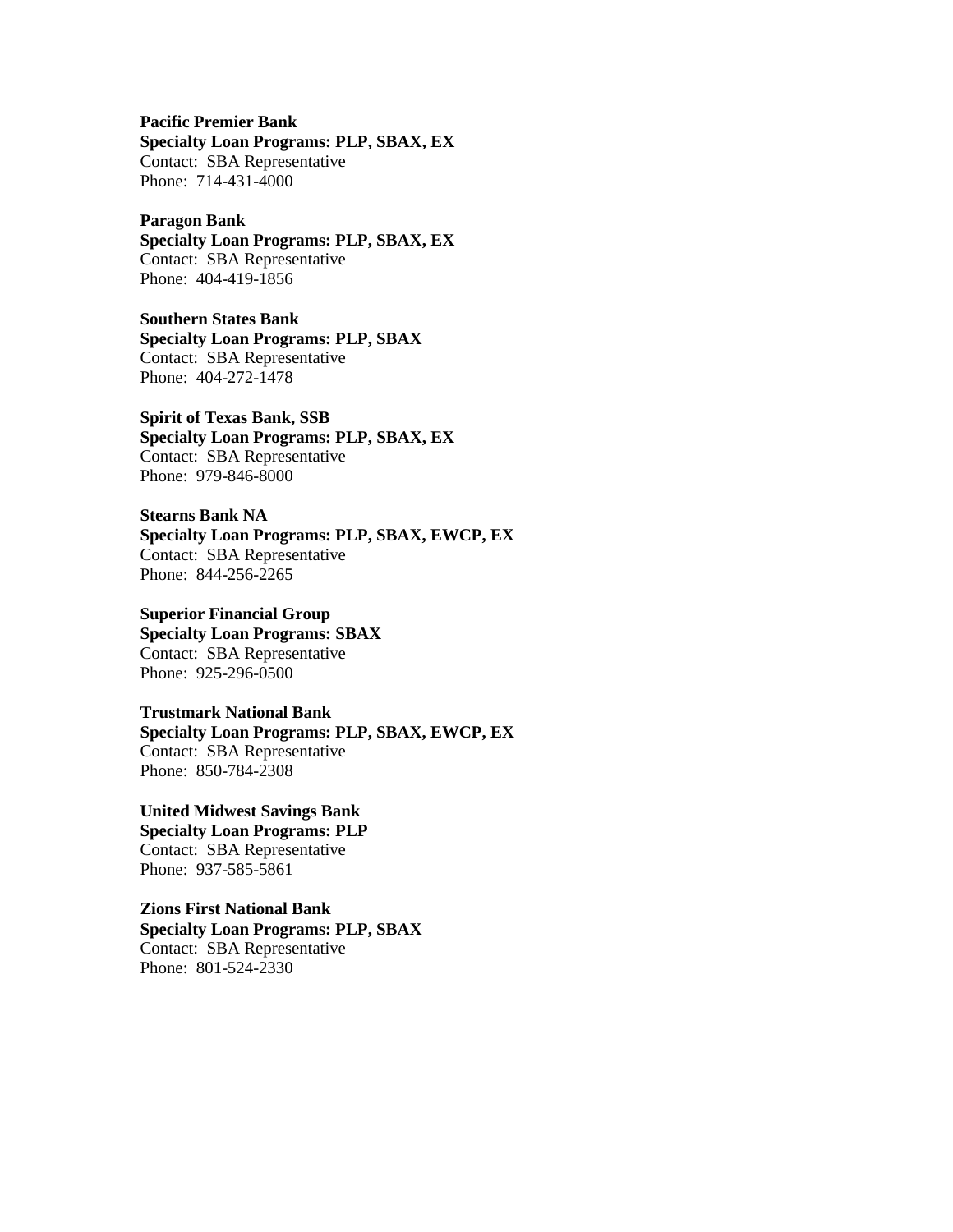### **COMMUNITY ADVANTAGE PROGRAM ONLY**

#### **Accion East (ACCION)**

**Specialty Loan Program:** Community Advantage **(Service Area: STATEWIDE)** 3201 E. Colonial Drive, Suite A20 Orlando, Florida 32803 Contact: Rodrigo Cerveira Phone: (866) 245-0783

#### **Black Business Investment Fund (BBIF)**

**Specialty Loan Program:** Community Advantage **(Service Area: STATEWIDE)** 301 East Pine Street, Suite 175 Orlando, FL 32801 Contact: Inez Long Phone: 407-649-4780

#### **Florida Business Development Corporation (FBDC)**

**Specialty Loan Program:** Community Advantage **(Service Area: STATEWIDE)** 10175 Fortune Parkway #503 Jacksonville, Florida 32256 Contact: Valarie Green Phone: (904) 296-8550 (ext. 406)

### **Florida First Capital Finance Corporation (FFCFC)**

**Specialty Loan Program:** Community Advantage **(Service Area: STATEWIDE)** 1351 N. Gadsden Street Tallahassee, FL Contact: Kristen Tackett Phone: 904-861-2270

#### **LiftFund**

**Specialty Loan Program:** Community Advantage **(Service Area: STATEWIDE)** 4323 Division St. Suite 103 Metairie, LA 70002 Contact: Jarrett Woods, VP Phone: 888-215-2373(ext. 1572)

### **Neighborhood Lending Partners of West Florida, Inc. (NLP) Specialty Loan Program:** Community Advantage **(Service Area: STATEWIDE)** 3615 West Spruce Street Tampa, FL 33607 Contact: Mary Fellows, SVP Phone: 813-879-4525

**Sunshine State Economic Development Corporation (SEDCO) Specialty Loan Program:** Community Advantage **(Service Area: DUVAL COUNTY ONLY)** 14141 46<sup>th</sup> Street North, Suite 1206 Clearwater, FL 33762 Contact: Bob Burris Phone: 904-536-8551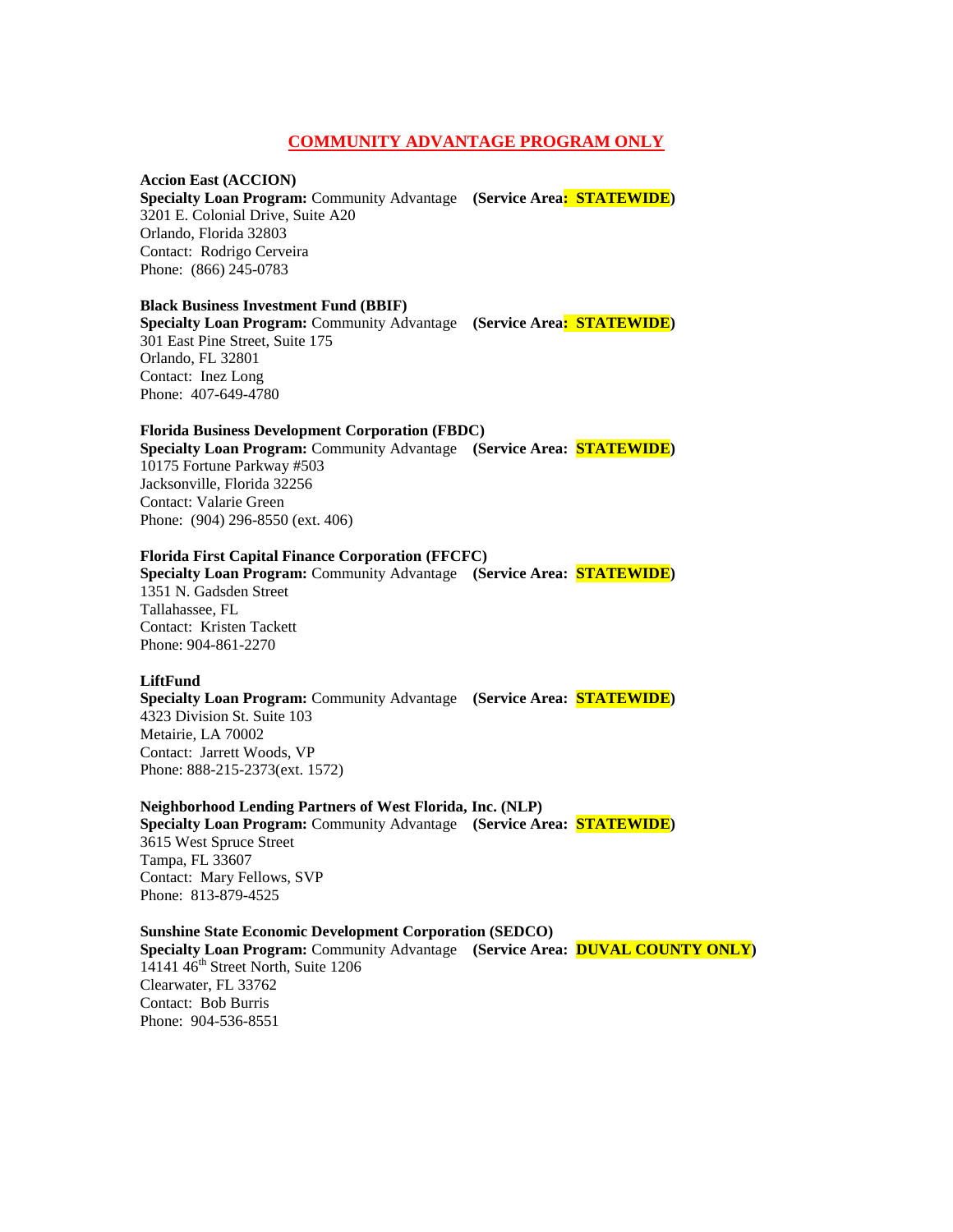# **MICROLOAN PROGRAM LENDERS**

 $\Gamma$ 

| <b>Accion East</b><br>3201 E. Colonial Drive, Suite A20<br>Orlando, Florida 32803<br>Contact: Rodrigo Cerveira<br>Phone: (866) 245-0783<br>rcerveira@accioneast.org<br>www.us.accion.org<br>Service area: Statewide.                                                                                                                                                                                                                                                         | <b>Black Business Investment Fund of Central Florida</b><br>Capital Plaza Two<br>301 East Pine Street, Suite 175<br>Orlando, FL 32801<br>Microloan Contact: Lamont Jackson<br>407-649-4780 • 407-649-8688 Fax<br>ilong@bbif.com<br>www.bbif.com<br><b>Service area:</b> Statewide. |
|------------------------------------------------------------------------------------------------------------------------------------------------------------------------------------------------------------------------------------------------------------------------------------------------------------------------------------------------------------------------------------------------------------------------------------------------------------------------------|------------------------------------------------------------------------------------------------------------------------------------------------------------------------------------------------------------------------------------------------------------------------------------|
| <b>Community Enterprise Investments, Inc.</b><br>302 N. Barcelona St.<br>Pensacola, FL 32502<br>Microloan Contact: Percy Goodman, Jr.<br>850-595-6234 • 850-595-6264 Fax<br>pgoodman@ceii-cdc.org<br>www.ceii-cdc.org<br>Service area: Bay, Calhoun, Dixie, Escambia, Franklin,<br>Gadsden, Gulf, Hamilton, Holmes, Jackson, Jefferson,<br>Lafayette, Leon, Liberty, Madison, Okaloosa, Santa Rosa,<br>Suwannee, Taylor, Wakulla, Walton, and Washington<br><i>counties.</i> |                                                                                                                                                                                                                                                                                    |